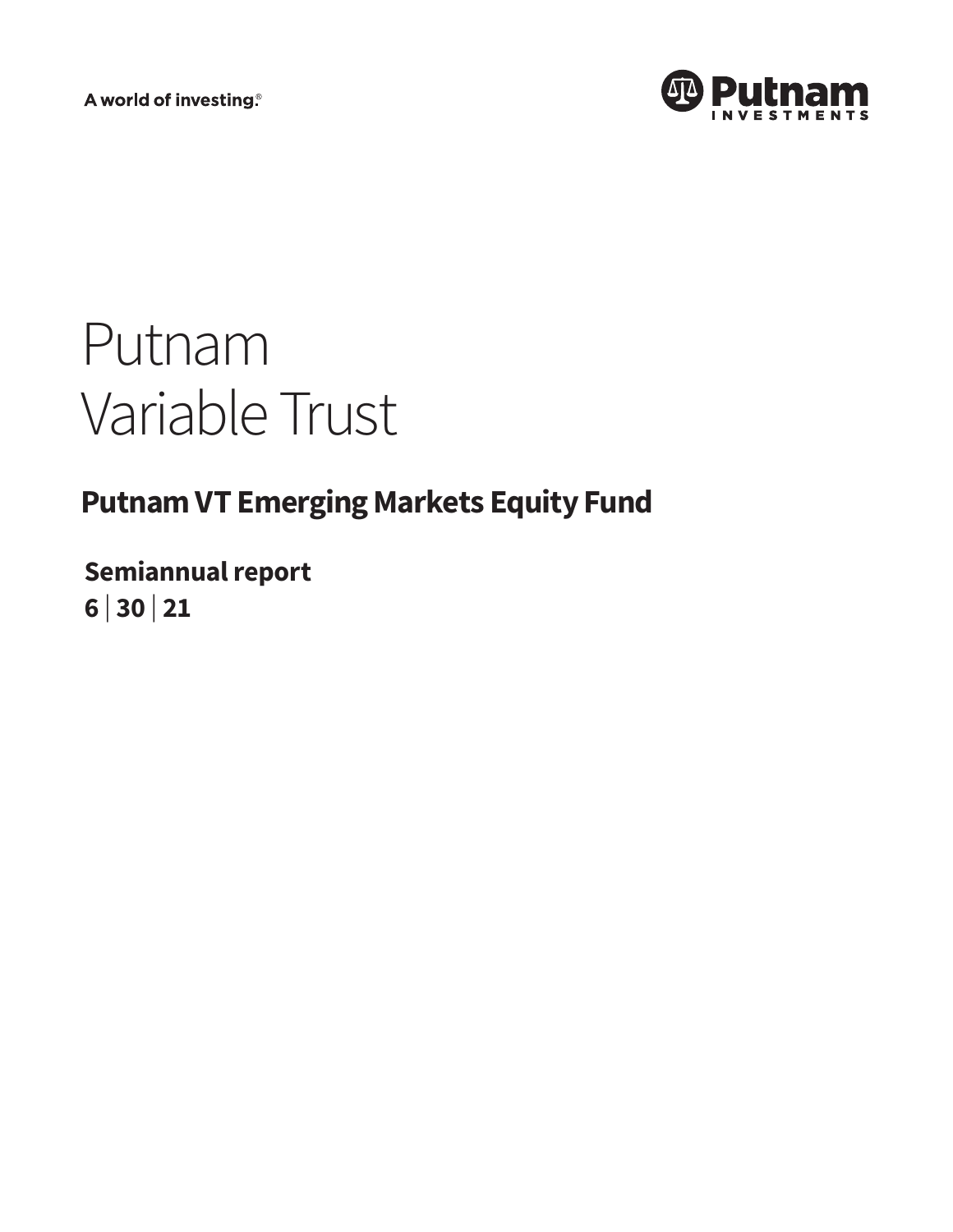# **Message from the Trustees**

August 10, 2021

Dear Shareholder:

The U.S. economy is much improved from a year ago, or even six months ago. Gross domestic product is growing at a pre-pandemic pace. Stock prices are high and interest rates are low. More and more workers are finding jobs, with millions still open. At the same time, vaccinations in many areas have not yet reached enough people to stop the spread of Covid-19. U.S. and global infection rates have recently risen.

While it is too soon to declare the pandemic over, it is worth taking stock of the economy's transition. Some changes accelerated by the pandemic could be lasting. Dynamic, well-managed companies have adapted to seize new, more sustainable growth opportunities.

An active investment philosophy is well suited to this time. Putnam's research teams are analyzing the fundamentals of what has stayed the same and what has changed to uncover valuable investment insights or potential risks.

Thank you for investing with Putnam.

Respectfully yours,

**Robert L. Reynolds** President and Chief Executive Officer Putnam Investments

**Kenneth R. Leibler** Chair, Board of Trustees

*The views expressed in this report are exclusively those of Putnam Management and are subject to change. They are not meant as investment advice. Please note that the holdings discussed in this report may not have been held by the fund for the entire period. Portfolio composition is subject to review in accordance with the fund's investment strategy and may vary in the future.*

**Consider these risks before investing:** International investing involves currency, economic, and political risks. Emerging-market securities carry illiquidity and volatility risks. Investments in small and/or midsize companies increase the risk of greater price fluctuations. From time to time, the fund may invest a significant portion of its assets in companies in one or more related industries or sectors, which would make the fund more vulnerable to adverse developments affecting those industries or sectors. Growth stocks may be more susceptible to earnings disappointments, and value stocks may fail to rebound. Risks associated with derivatives include increased investment exposure (which may be considered leverage) and, in the case of over-the-counter instruments, the potential inability to terminate or sell derivatives positions and the potential failure of the other party to the instrument to meet its obligations. The value of investments in the fund's portfolio may fall or fail to rise over extended periods of time for a variety of reasons, including general economic, political, or financial market conditions; investor sentiment and market perceptions; government actions; geopolitical events or changes; and factors related to a specific issuer, geography, industry, or sector. These and other factors may lead to increased volatility and reduced liquidity in the fund's portfolio holdings. Our investment techniques, analyses, and judgments may not produce the outcome we intend. The investments we select for the fund may not perform as well as other securities that we do not select for the fund. We, or the fund's other service providers, may experience disruptions or operating errors that could have a negative effect on the fund. You can lose money by investing in the fund.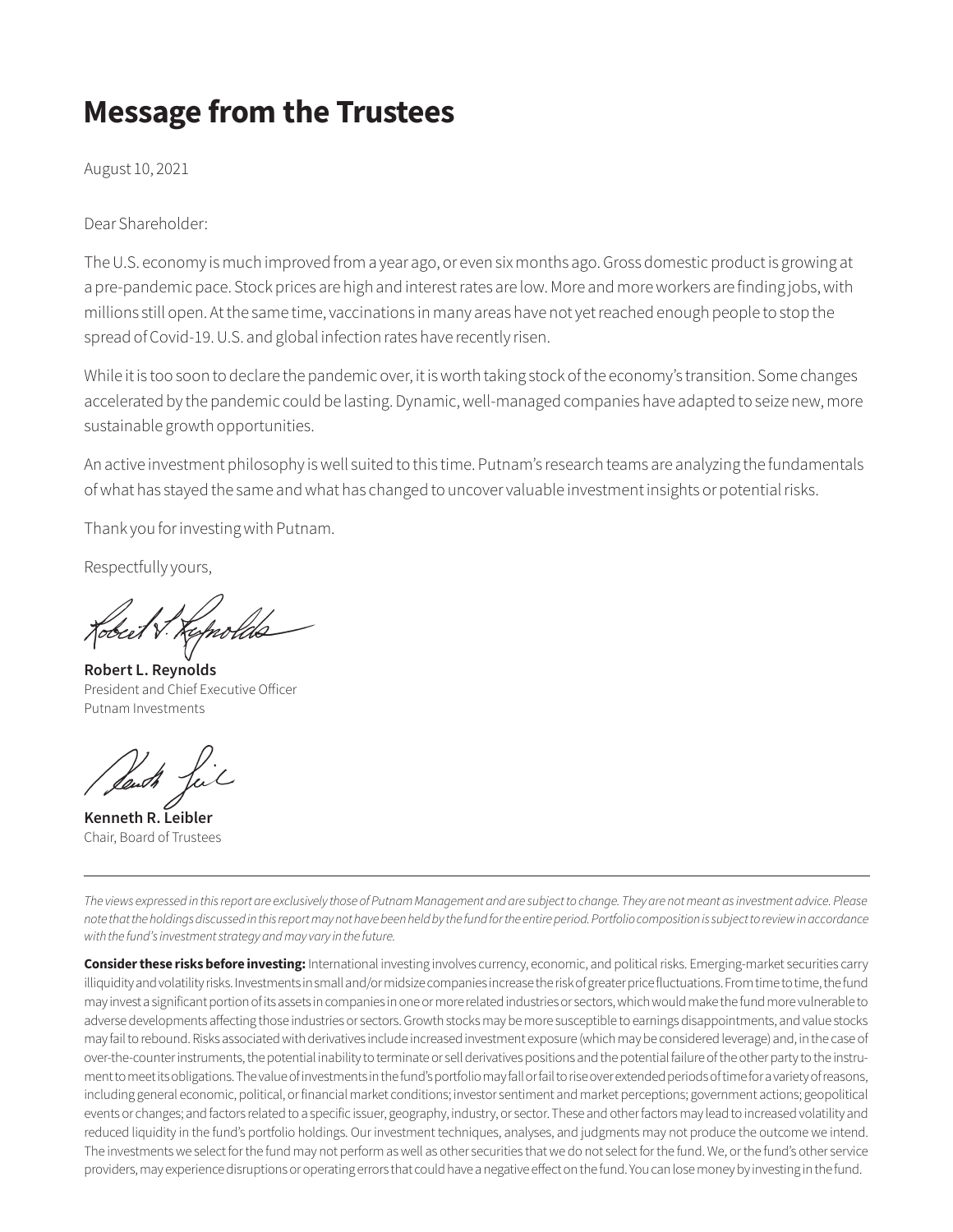#### **Investment objective**

Long-term capital appreciation

**Net asset value** June 30, 2021

**Class IA: \$26.04 Class IB: \$25.85**

### **Total return at net asset value**

| (as of 6/30/21) | Class IA<br>shares* | Class IB<br>shares <sup>t</sup> | <b>MSCI</b><br>Emerging<br><b>Markets</b><br>Index $(ND)^{\ddagger}$ | <b>MSCI EAFE</b><br>Growth<br>$(ND)$ - MSCI<br>Emerging<br>Markets<br>(ND) Linked<br><b>Benchmark</b> |
|-----------------|---------------------|---------------------------------|----------------------------------------------------------------------|-------------------------------------------------------------------------------------------------------|
| 6 months        | 6.62%               | 6.48%                           | 7.45%                                                                | 7.45%                                                                                                 |
| 1 year          | 43.44               | 43.11                           | 40.90                                                                | 40.90                                                                                                 |
| 5 years         | 87.09               | 84.77                           | 84.47                                                                | 93.41                                                                                                 |
| Annualized      | 13.35               | 13.06                           | 13.03                                                                | 14.10                                                                                                 |
| 10 years        | 98.00               | 93.10                           | 52.12                                                                | 126.85                                                                                                |
| Annualized      | 7.07                | 6.80                            | 4.28                                                                 | 8.54                                                                                                  |
| I ife           | 327.81              | 304.56                          |                                                                      | 292.71                                                                                                |
| Annualized      | 6.11                | 5.87                            |                                                                      | 5.76                                                                                                  |

For a portion of the periods, the fund had expense limitations, without which returns would have been lower.

Before April 30, 2020, the fund was managed with a materially different investment strategy and may have achieved materially different performance results under its current investment strategy from that shown for periods before this date.

\*Class inception date: January 2, 1997.

†Class inception date: April 30, 1998.

‡The fund's benchmark, the MSCI Emerging Markets Index (ND), was introduced on 1/1/01, which post-dates the inception of the fund's class IA shares.

The MSCI Emerging Markets Index (ND) is a free float-adjusted market capitalization index that is designed to measure equity market performance in the global emerging markets. Calculated with net dividends (ND), this total return index reflects the reinvestments of dividends after the deduction of withholding taxes, using a tax rate applicable to non-resident institutional investors who do not benefit from double taxation treaties.

The MSCI EAFE Growth (ND) — MSCI Emerging Markets (ND) Linked Benchmark represents performance of the MSCI EAFE Growth Index (ND) from the inception date of the fund, January 2, 1997, through April 29, 2020, and performance of the MSCI Emerging Markets Index (ND) from April 30, 2020 and thereafter.

**Data represent past performance. Past performance does not guarantee future results. More recent returns may be less or more than those shown. Investment return and principal value will fluctuate, and you may have a gain or a loss when you sell your shares. Performance information does not reflect any deduction for taxes a shareholder may owe on fund distributions or on the redemption of fund shares. All total return figures are at net asset value and exclude contract charges and expenses, which are added to the variable annuity contracts to determine total return at unit value. Had these charges and expenses been reflected, performance would have been lower. Performance of class IB shares before their inception is derived from the historical performance of class IA shares, adjusted to reflect the higher operating expenses applicable to such shares. For more recent performance, contact your variable annuity provider who can provide you with performance that reflects the charges and expenses at your contract level.**

#### **Portfolio composition**



Allocations are shown as a percentage of the fund's net assets. Cash and net other assets, if any, represent the market value weights of cash, derivatives, short-term securities, and other unclassified assets in the portfolio. Summary information may differ from the information in the portfolio schedule notes included in the financial statements due to the inclusion of derivative securities, any interest accruals, the exclusion of as-of trades, if any, and rounding. Holdings and allocations may vary over time.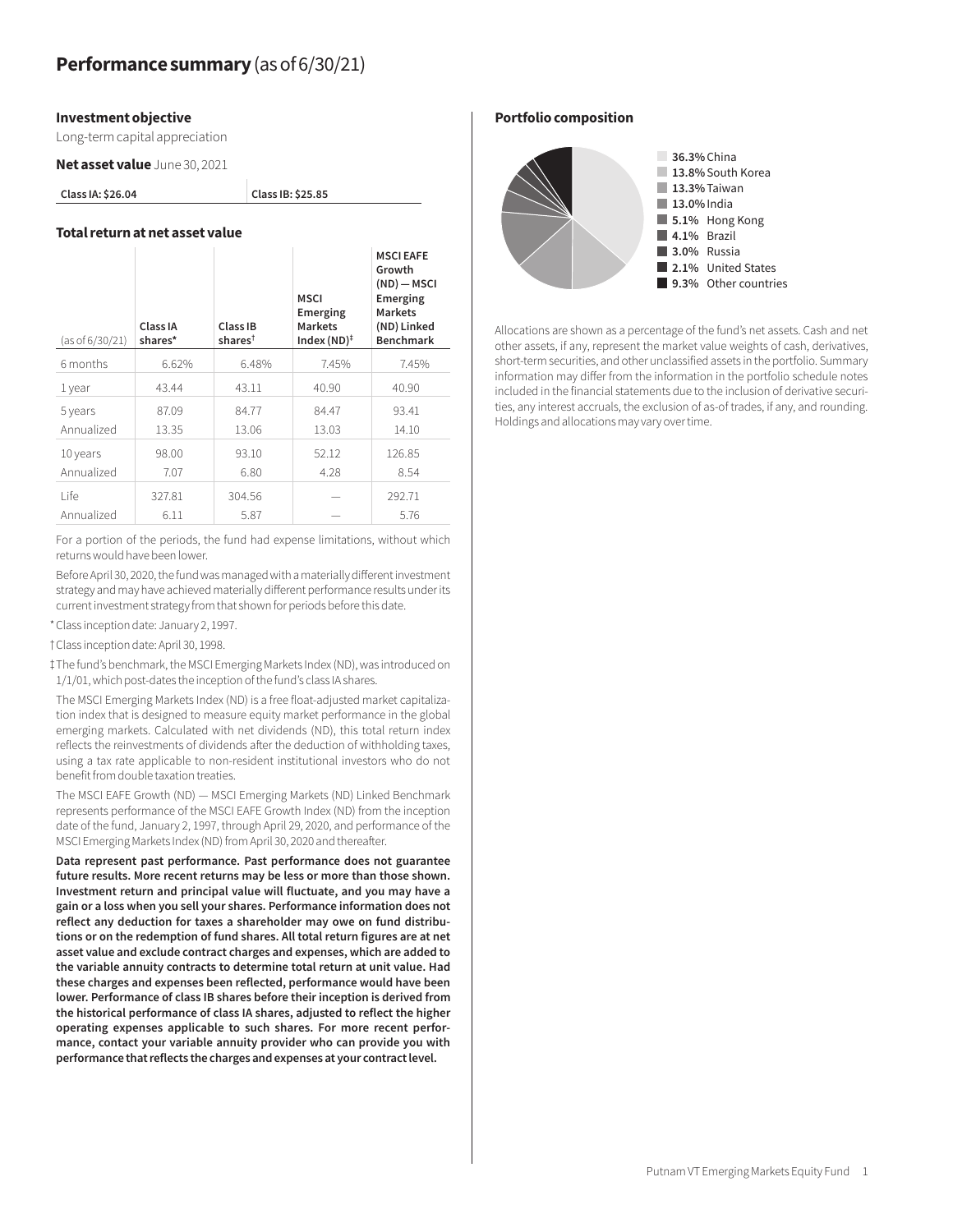# **Understanding your fund's expenses**

*As an investor in a variable annuity product that invests in a registered investment company, you pay ongoing expenses, such as management fees, distribution fees (12b-1 fees), and other expenses. In the most recent six-month period, your fund's expenses were limited; had expenses not been limited, they would have been higher. Using the following information, you can estimate how these expenses affect your investment and compare them with the expenses of other funds. You may also pay onetime transaction expenses, which are not shown in this section and would result in higher total expenses. Charges and expenses at the insurance company separate account level are not reflected. For more information, see your fund's prospectus or talk to your financial representative.*

#### **Review your fund's expenses**

The two left-hand columns of the Expenses per \$1,000 table show the expenses you would have paid on a \$1,000 investment in your fund from  $1/1/21$  to  $6/30/21$ . They also show how much a \$1,000 investment would be worth at the close of the period, *assuming actual returns and expenses.* To estimate the ongoing expenses you paid over the period, divide your account value by \$1,000, then multiply the result by the number in the first line for the class of shares you own.

#### **Compare your fund's expenses with those of other funds**

The two right-hand columns of the Expenses per \$1,000 table show your fund's expenses based on a \$1,000 investment, *assuming a hypothetical 5% annualized return.* You can use this information to compare the ongoing expenses (but not transaction expenses or total costs) of investing in the fund with those of other funds. All shareholder reports of mutual funds and funds serving as variable annuity vehicles will provide this information to help you make this comparison. Please note that you cannot use this information to estimate your actual ending account balance and expenses paid during the period.

#### **Expense ratios**

|                                                                       | Class IA | Class IB |
|-----------------------------------------------------------------------|----------|----------|
| Net expenses for the fiscal year ended<br>$12/31/20*$                 | 1.10%    | 1.35%    |
| Total annual operating expenses for the fiscal<br>year ended 12/31/20 | 1.43%    | 1.68%    |
| Annualized expense ratio for the six-month<br>period ended 6/30/21    | 1.09%    | 1 34%    |

Fiscal year expense information in this table is taken from the most recent prospectus, is subject to change, and may differ from that shown for the annualized expense ratio and in the financial highlights of this report.

Expenses are shown as a percentage of average net assets.

\*Reflects Putnam Management's contractual obligation to limit certain fund expenses through 4/30/22.

#### **Expenses per \$1,000**

|                                     | Expenses and value for a<br>\$1,000 investment, assuming<br>actual returns for the<br>6 months ended 6/30/21 |            | Expenses and value for a<br>\$1,000 investment, assuming<br>a hypothetical 5% annualized<br>return for the 6 months<br>ended 6/30/21 |            |  |  |
|-------------------------------------|--------------------------------------------------------------------------------------------------------------|------------|--------------------------------------------------------------------------------------------------------------------------------------|------------|--|--|
|                                     | Class IA                                                                                                     | Class IB   | Class IB                                                                                                                             |            |  |  |
| Expenses paid<br>per \$1,000*†      | \$5.58                                                                                                       | \$6.86     | \$5.46                                                                                                                               | \$6.71     |  |  |
| Ending value<br>(after<br>expenses) | \$1,066.20                                                                                                   | \$1,064.80 | \$1,019.39                                                                                                                           | \$1,018.15 |  |  |

\*Expenses for each share class are calculated using the fund's annualized expense ratio for each class, which represents the ongoing expenses as a percentage of average net assets for the six months ended 6/30/21. The expense ratio may differ for each share class.

†Expenses based on actual returns are calculated by multiplying the expense ratio by the average account value for the period; then multiplying the result by the number of days in the period (181); and then dividing that result by the number of days in the year (365). Expenses based on a hypothetical 5% return are calculated by multiplying the expense ratio by the average account value for the six-month period; then multiplying the result by the number of days in the six-month period (181); and then dividing that result by the number of days in the year (365).

## **Your fund's manager**



Portfolio Manager **Brian S. Freiwald, CFA,** joined Putnam in 2010 and has been in the investment industry since 2004.

Your fund's manager also manages other accounts advised by Putnam Management or an affiliate, including retail mutual fund counterparts to the funds in Putnam Variable Trust.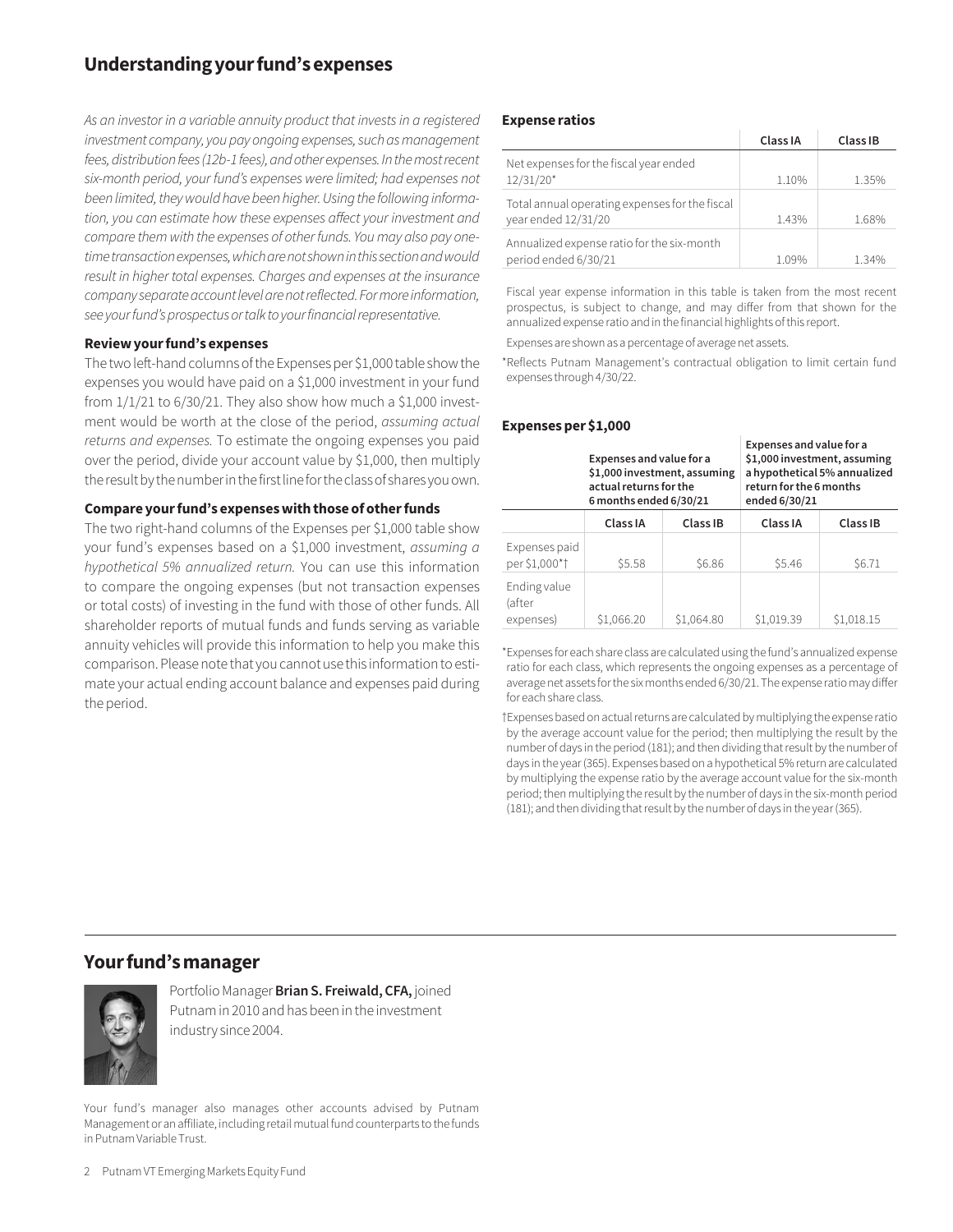# **The fund's portfolio** 6/30/21 (Unaudited)

| COMMON STOCKS (97.7%)*                                                                   | <b>Shares</b> | Value                |
|------------------------------------------------------------------------------------------|---------------|----------------------|
| Airlines (0.8%)                                                                          |               |                      |
| Copa Holdings SA Class A (Panama) †                                                      | 4,253         | \$320,378            |
| Banks (5.6%)                                                                             |               | 320,378              |
| HDFC Bank, Ltd. (India) †                                                                | 46,521        | 937,492              |
| Sberbank of Russia PJSC ADR (Russia)                                                     | 32,173        | 534,233              |
| TCS Group Holding PLC GDR 144A (Cyprus)                                                  | 7,380         | 645,750              |
| Capital markets (2.0%)                                                                   |               | 2,117,475            |
| B3 SA - Brasil Bolsa Balcao (Brazil)                                                     | 147,400       | 498,466              |
| Hong Kong Exchanges and Clearing, Ltd. (Hong Kong)                                       | 4,400         | 262,267              |
| Chemicals (2.2%)                                                                         |               | 760,733              |
| Asian Paints, Ltd. (India)                                                               | 10,983        | 442,201              |
| LG Chem, Ltd. (South Korea)                                                              | 542           | 409,093              |
| Entertainment (1.8%)                                                                     |               | 851,294              |
| Sea, Ltd. ADR (Thailand) †                                                               | 2,418         | 663,983              |
|                                                                                          |               | 663,983              |
| Food and staples retail (2.9%)<br>Dino Polska SA (Poland) †                              | 5,025         | 368,869              |
| Wal-Mart de Mexico SAB de CV (Mexico)                                                    | 228,657       | 746,857              |
|                                                                                          |               | 1,115,726            |
| Health-care equipment and supplies (1.4%)                                                |               |                      |
| Shenzhen Mindray Bio-Medical Electronics Co.,<br>Ltd. Class A (China)                    | 7,000         | 520,061              |
|                                                                                          |               | 520,061              |
| Health-care providers and services (1.8%)<br>Apollo Hospitals Enterprise, Ltd. (India) † | 13,999        | 681,747              |
|                                                                                          |               | 681,747              |
| Hotels, restaurants, and leisure (2.6%)                                                  |               |                      |
| Jubilant Foodworks, Ltd. (India) †                                                       | 7,581         | 314,153              |
| Yum China Holdings, Inc. (China)                                                         | 10,100        | 658,868<br>973,021   |
| Household durables (-%)                                                                  |               |                      |
| HC Brillant Services GmbH (acquired 8/2/13,                                              | 2             |                      |
| cost \$1) (Private) (Germany) † ∆∆ F                                                     |               | 2<br>2               |
| Household products (1.4%)                                                                |               |                      |
| Hindustan Unilever, Ltd. (India)                                                         | 16,470        | 547,589              |
| Insurance (2.5%)                                                                         |               | 547,589              |
| AIA Group, Ltd. (Hong Kong)                                                              | 77,200        | 959,494              |
| Interactive media and services (15.8%)                                                   |               | 959,494              |
| Baidu, Inc. ADR (China) †                                                                | 2,795         | 569,901              |
| Kakao Corp. (South Korea)                                                                | 4,814         | 696,783              |
| NAVER Corp. (South Korea)                                                                | 2,436         | 903,103              |
| Tencent Holdings, Ltd. (China)                                                           | 43,000        | 3,234,293            |
| Yandex NV Class A (Russia) †                                                             | 8,533         | 603,710              |
| Internet and direct marketing retail (14.3%)                                             |               | 6,007,790            |
| Alibaba Group Holding, Ltd. (China) †                                                    | 92,516        | 2,621,424            |
| JD.com, Inc. ADR (China) †                                                               | 12,046        | 961,391              |
| Meituan Dianping Class B (China) †                                                       | 20,600        | 850,075              |
| MercadoLibre, Inc. (Argentina) †                                                         | 477           | 743,066              |
| Prosus NV (China)                                                                        | 2,432         | 237,822<br>5,413,778 |
| IT Services (3.3%)                                                                       |               |                      |
| StoneCo., Ltd. Class A (Brazil) †                                                        | 4,033         | 270,453              |
| Tata Consultancy Services, Ltd. (India)                                                  | 21,714        | 977,393              |
| Life sciences tools and services (1.8%)                                                  |               | 1,247,846            |
| WuXi AppTec Co., Ltd. Class H (China)                                                    | 28,776        | 671,933              |
|                                                                                          |               | 671,933              |

| COMMON STOCKS (97.7%)* cont.                                                                        | Shares             | Value                  |
|-----------------------------------------------------------------------------------------------------|--------------------|------------------------|
| Machinery (5.9%)                                                                                    |                    |                        |
| Airtac International Group (China)                                                                  | 15,000             | \$578,735              |
| Sany Heavy Industry Co., Ltd. Class A (China)                                                       | 63,500             | 285,686                |
| Shenzhen Inovance Technology Co., Ltd. Class A                                                      |                    |                        |
| (China)                                                                                             | 55,950             | 643,021                |
| Techtronic Industries Co., Ltd. (TTI) (Hong Kong)                                                   | 41,500             | 724,779                |
| Multiline retail (0.7%)                                                                             |                    | 2,232,221              |
| Poya International Co., Ltd. (Taiwan)†                                                              | 14,000             | 272,840                |
| Oil, gas, and consumable fuels (2.7%)                                                               |                    | 272,840                |
| Reliance Industries, Ltd. (India)                                                                   | 36,200             | 1,027,923              |
|                                                                                                     |                    | 1,027,923              |
| Professional services (1.5%)                                                                        |                    |                        |
| Centre Testing International Group Co., Ltd.<br>Class A (China)                                     | 111,500            | 550,127                |
|                                                                                                     |                    | 550,127                |
| Semiconductors and semiconductor equipment (14.7%)                                                  |                    |                        |
| MediaTek, Inc. (Taiwan)                                                                             | 20,000             | 690,534                |
| Novatek Microelectronics Corp. (Taiwan)                                                             | 24,000             | 429,825                |
| Parade Technologies, Ltd. (Taiwan)                                                                  | 8,000              | 397,667                |
| SK Hynix, Inc. (South Korea)                                                                        | 7,271              | 823,205                |
| Taiwan Semiconductor Manufacturing Co., Ltd.                                                        |                    |                        |
| (Taiwan)                                                                                            | 151,000            | 3,224,585<br>5,565,816 |
| Software (2.1%)                                                                                     |                    |                        |
| Totys SA (Brazil)                                                                                   | 104,700            | 792,544                |
| Technology hardware, storage, and peripherals (7.7%)                                                |                    | 792,544                |
| Samsung Electronics Co., Ltd. (South Korea)                                                         | 33,149             | 2,375,460              |
| Xiaomi Corp. Class B (China) †                                                                      | 150,800            | 524,400                |
| Textiles, apparel, and luxury goods (2.2%)                                                          |                    | 2,899,860              |
| Li Ning Co., Ltd. (China)                                                                           | 67,500             | 824,157                |
|                                                                                                     |                    | 824,157                |
| Total common stocks (cost \$26,615,871)                                                             |                    | \$37,018,338           |
| INVESTMENT COMPANIES (2.1%)*                                                                        | <b>Shares</b>      | Value                  |
| iShares Core MSCI Emerging Markets ETFS                                                             | 11,997             | \$803,679              |
| Total investment companies (cost \$800,044)                                                         |                    | \$803,679              |
| SHORT-TERM INVESTMENTS (1.6%)*                                                                      | <b>Shares</b>      | Value                  |
|                                                                                                     |                    |                        |
| Putnam Cash Collateral Pool, LLC 0.09% <b>d</b><br>Putnam Short Term Investment Fund Class P0.09% L | 496,800<br>114,244 | \$496,800              |
|                                                                                                     |                    | 114,244                |
| Total short-term investments (cost \$611,044)                                                       |                    | \$611,044              |
| Total investments (cost \$28,026,959)                                                               |                    | \$38,433,061           |

#### **Key to holding's abbreviations**

- ADR American Depository Receipts: represents ownership of foreign securities on deposit with a custodian bank ETF Exchange Traded Fund
- GDR Global Depository Receipts: represents ownership of foreign securities on deposit with a custodian bank
- PJSC Public Joint Stock Company

#### **Notes to the fund's portfolio**

Unless noted otherwise, the notes to the fund's portfolio are for the close of the fund's reporting period, which ran from January 1, 2021 through June 30 2021 (the reporting period). Within the following notes to the portfolio, references to "Putnam Management" represent Putnam Investment Management, LLC, the fund's manager, an indirect wholly-owned subsidiary of Putnam Investments, LLC and references to "ASC 820" represent Accounting Standards Codification 820 *Fair Value Measurements and Disclosures*.

- \* Percentages indicated are based on net assets of \$37,873,495.
- † This security is non-income-producing.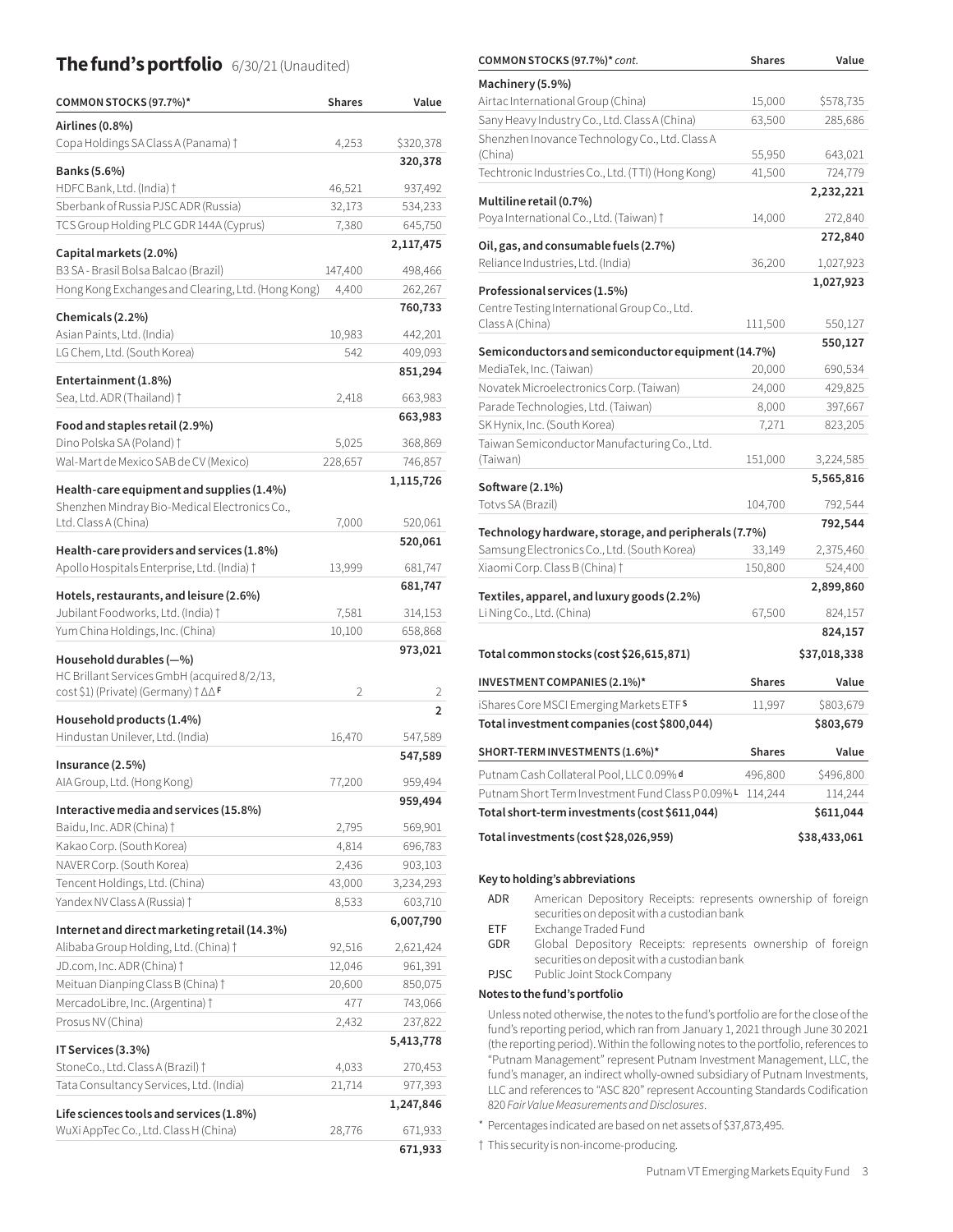- ∆∆This security is restricted with regard to public resale. The total fair value of this security and any other restricted securities (excluding 144A securities), if any, held at the close of the reporting period was \$2, or less than 0.1% of net assets.
- **<sup>d</sup>** Affiliated company. See Notes 1 and 5 to the financial statements regarding securities lending. The rate quoted in the security description is the annualized 7-day yield of the fund at the close of the reporting period.
- **<sup>F</sup>** This security is valued by Putnam Management at fair value following procedures approved by the Trustees. Securities are classified as Level 3 for ASC 820 based on the securities' valuation inputs (Note 1).
- **<sup>L</sup>** Affiliated company (Note 5). The rate quoted in the security description is the annualized 7-day yield of the fund at the close of the reporting period.
- **<sup>S</sup>** Security on loan, in part or in entirety, at the close of the reporting period (Note 1).

144A after the name of an issuer represents securities exempt from registration under Rule 144A of the Securities Act of 1933, as amended. These securities may be resold in transactions exempt from registration, normally to qualified institutional buyers.

#### **DIVERSIFICATION BY COUNTRY**

Distribution of investments by country of risk at the close of the reporting period, excluding collateral received, if any (as a percentage of Portfolio Value):

|               |       | Total                | 100.0% |
|---------------|-------|----------------------|--------|
| Russia        | 3.0   | Panama               | 0.8    |
| <b>Brazil</b> | 4.1   | Poland               | 1.0    |
| Hong Kong     | 5.1   | Cyprus               | 17     |
| India         | 13.0  | Thailand             | 1.8    |
| Taiwan        | 13.2  | Argentina            | 2.0    |
| South Korea   | 13.7  | Mexico               | 2.0    |
| China         | 36.2% | <b>United States</b> | 2.4%   |

ASC 820 establishes a three-level hierarchy for disclosure of fair value measurements. The valuation hierarchy is based upon the transparency of inputs to the valuation of the fund's investments. The three levels are defined as follows:

Level 1: Valuations based on quoted prices for identical securities in active markets.

Level 2: Valuations based on quoted prices in markets that are not active or for which all significant inputs are observable, either directly or indirectly.

Level 3: Valuations based on inputs that are unobservable and significant to the fair value measurement.

The following is a summary of the inputs used to value the fund's net assets as of the close of the reporting period:

|                            | <b>Valuation inputs</b> |           |                |  |  |  |  |  |  |
|----------------------------|-------------------------|-----------|----------------|--|--|--|--|--|--|
| Investments in securities: | Level 1                 | Level 2   | Level 3        |  |  |  |  |  |  |
| Common stocks*:            |                         |           |                |  |  |  |  |  |  |
| Communication services     | \$6,671,773             | $\zeta-$  | $\zeta-$       |  |  |  |  |  |  |
| Consumer discretionary     | 7,483,796               |           | 2              |  |  |  |  |  |  |
| Consumer staples           | 1,663,315               |           |                |  |  |  |  |  |  |
| Energy                     | 1,027,923               | —         |                |  |  |  |  |  |  |
| <b>Financials</b>          | 3,837,702               |           |                |  |  |  |  |  |  |
| Health care                | 1,873,741               |           |                |  |  |  |  |  |  |
| Industrials                | 3,102,726               |           |                |  |  |  |  |  |  |
| Information technology     | 10,506,066              | -         |                |  |  |  |  |  |  |
| Materials                  | 851,294                 |           |                |  |  |  |  |  |  |
| <b>Total common stocks</b> | 37,018,336              | —         | $\mathfrak{p}$ |  |  |  |  |  |  |
| Investment companies       | 803,679                 |           |                |  |  |  |  |  |  |
| Short-term investments     |                         | 611,044   |                |  |  |  |  |  |  |
| Totals by level            | \$37,822,015            | \$611,044 | \$2            |  |  |  |  |  |  |

\* Common stock classifications are presented at the sector level, which may differ from the fund's portfolio presentation.

At the start and close of the reporting period, Level 3 investments in securities represented less than 1% of the fund's net assets and were not considered a significant portion of the fund's portfolio.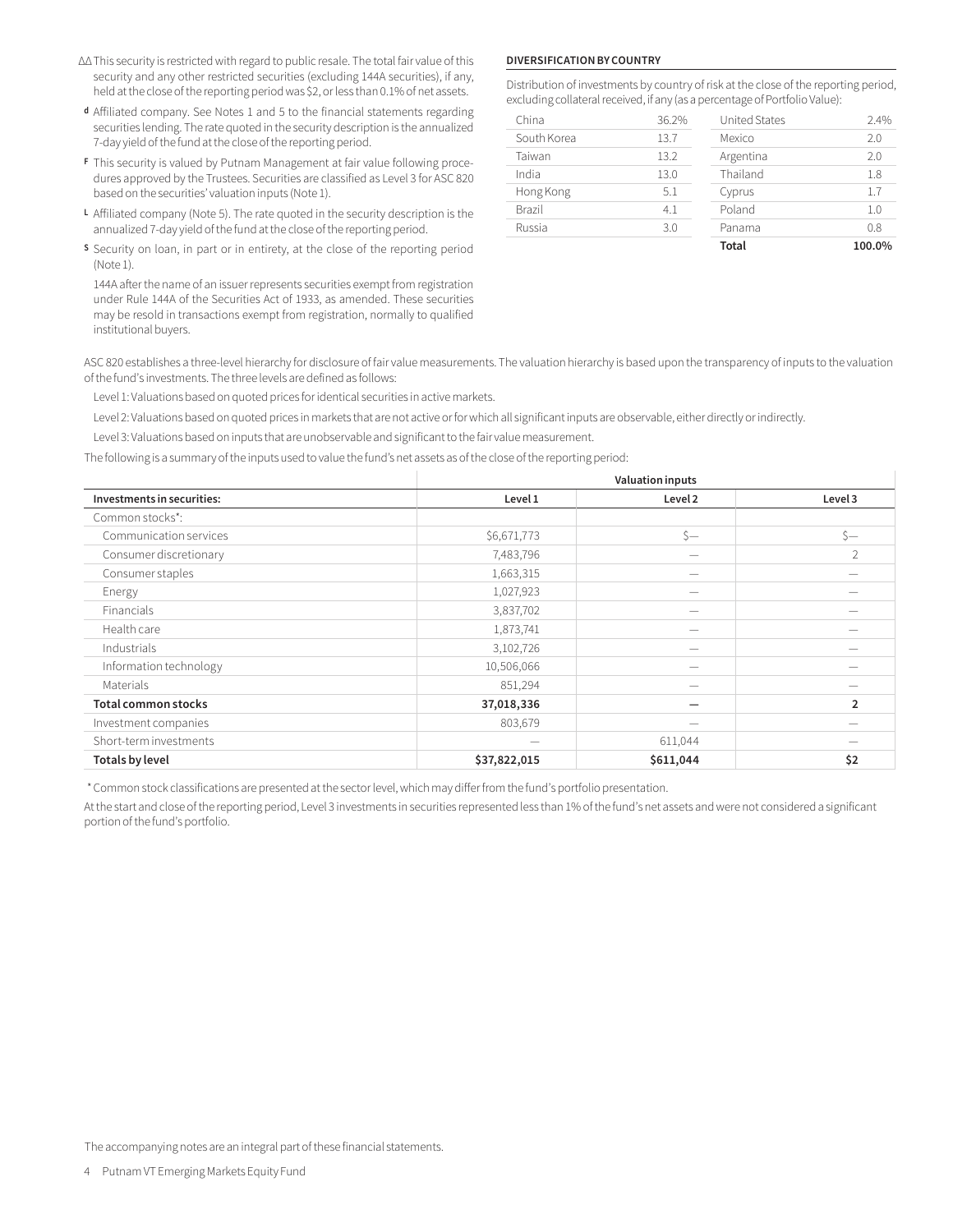# **Statement of assets and liabilities**

6/30/21 (Unaudited)

#### **Assets**

| Investment in securities, at value, including \$482,328 of securities on loan (Note 1):                             |              |
|---------------------------------------------------------------------------------------------------------------------|--------------|
| Unaffiliated issuers (identified cost \$27,415,915)                                                                 | \$37,822,017 |
| Affiliated issuers (identified cost \$611,044) (Notes 1 and 5)                                                      | 611,044      |
| Cash                                                                                                                | 87,866       |
| Foreign currency (cost \$9,164) (Note 1)                                                                            | 9,343        |
| Dividends, interest and other receivables                                                                           | 76,460       |
| Foreign tax reclaim                                                                                                 | 34,035       |
| Receivable for shares of the fund sold                                                                              | 3,685        |
| Receivable for investments sold                                                                                     | 174,329      |
| <b>Total assets</b>                                                                                                 | 38,818,779   |
| Liabilities                                                                                                         |              |
| Payable for investments purchased                                                                                   | 34,131       |
| Payable for shares of the fund repurchased                                                                          | 126,072      |
| Payable for foreign capital gains taxes                                                                             | 162,718      |
| Payable for compensation of Manager (Note 2)                                                                        | 2,301        |
| Payable for custodian fees (Note 2)                                                                                 | 32,060       |
| Payable for investor servicing fees (Note 2)                                                                        | 4,304        |
| Payable for Trustee compensation and expenses (Note 2)                                                              | 53,200       |
| Payable for administrative services (Note 2)                                                                        | 116          |
| Payable for distribution fees (Note 2)                                                                              | 2,362        |
| Collateral on securities loaned, at value (Note 1)                                                                  | 496,800      |
| Other accrued expenses                                                                                              | 31,220       |
| <b>Total liabilities</b>                                                                                            | 945,284      |
| Net assets                                                                                                          | \$37,873,495 |
| Represented by                                                                                                      |              |
| Paid-in capital (Unlimited shares authorized) (Notes 1 and 4)                                                       | \$24,240,665 |
| Total distributable earnings (Note 1)                                                                               | 13,632,830   |
| Total - Representing net assets applicable to capital shares outstanding                                            | \$37,873,495 |
| Computation of net asset value Class IA                                                                             |              |
| Net assets                                                                                                          | \$26,345,402 |
| Number of shares outstanding                                                                                        | 1,011,724    |
| Net asset value, offering price and redemption price per share (net assets divided by number of shares outstanding) | \$26.04      |
|                                                                                                                     |              |

#### **Computation of net asset value Class IB**

| Net assets                                                                                                          | \$11,528,093 |
|---------------------------------------------------------------------------------------------------------------------|--------------|
| Number of shares outstanding                                                                                        | 445.994      |
| Net asset value, offering price and redemption price per share (net assets divided by number of shares outstanding) | \$25.85      |
|                                                                                                                     |              |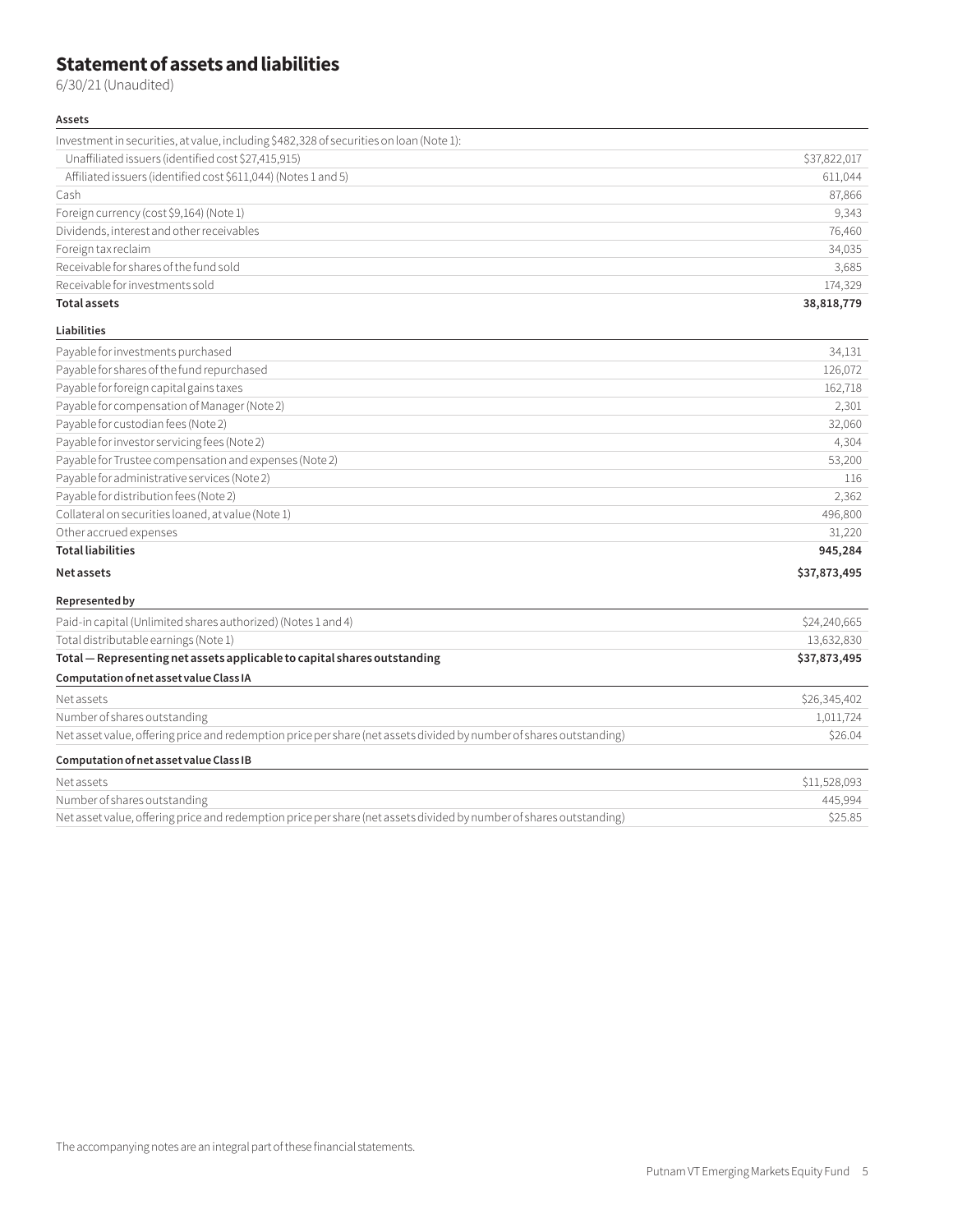# **Statement of operations**

Six months ended 6/30/21 (Unaudited)

| Investment income                                                                            |             |
|----------------------------------------------------------------------------------------------|-------------|
| Dividends (net of foreign tax of \$26,352)                                                   | \$202,644   |
| Interest (including interest income of \$67 from investments in affiliated issuers) (Note 5) | 168         |
| Securities lending (net of expenses) (Notes 1 and 5)                                         | 244         |
| <b>Total investment income</b>                                                               | 203,056     |
| <b>Expenses</b>                                                                              |             |
| Compensation of Manager (Note 2)                                                             | 172,790     |
| Investor servicing fees (Note 2)                                                             | 13,390      |
| Custodian fees (Note 2)                                                                      | 35,549      |
| Trustee compensation and expenses (Note 2)                                                   | 837         |
| Distribution fees (Note 2)                                                                   | 14,423      |
| Administrative services (Note 2)                                                             | 344         |
| Auditing and tax fees                                                                        | 26,377      |
| Other                                                                                        | 8,756       |
| Fees waived and reimbursed by Manager (Note 2)                                               | (50, 647)   |
| <b>Total expenses</b>                                                                        | 221,819     |
| Expense reduction (Note 2)                                                                   | (9)         |
| <b>Net expenses</b>                                                                          | 221,810     |
| Net investment loss                                                                          | (18, 754)   |
| Realized and unrealized gain (loss)                                                          |             |
| Net realized gain (loss) on:                                                                 |             |
| Securities from unaffiliated issuers (net of foreign tax of \$24,496) (Notes 1 and 3)        | 3,464,796   |
| Foreign currency transactions (Note 1)                                                       | (3,993)     |
| Total net realized gain                                                                      | 3,460,803   |
| Change in net unrealized depreciation on:                                                    |             |
| Securities from unaffiliated issuers (net of foreign tax of \$162,718)                       | (1,043,556) |
| Assets and liabilities in foreign currencies                                                 | (2, 354)    |

**Total change in net unrealized depreciation (1,045,910)**

**Net gain on investments 2,414,893** 

**Net increase in net assets resulting from operations \$2,396,139** 

The accompanying notes are an integral part of these financial statements.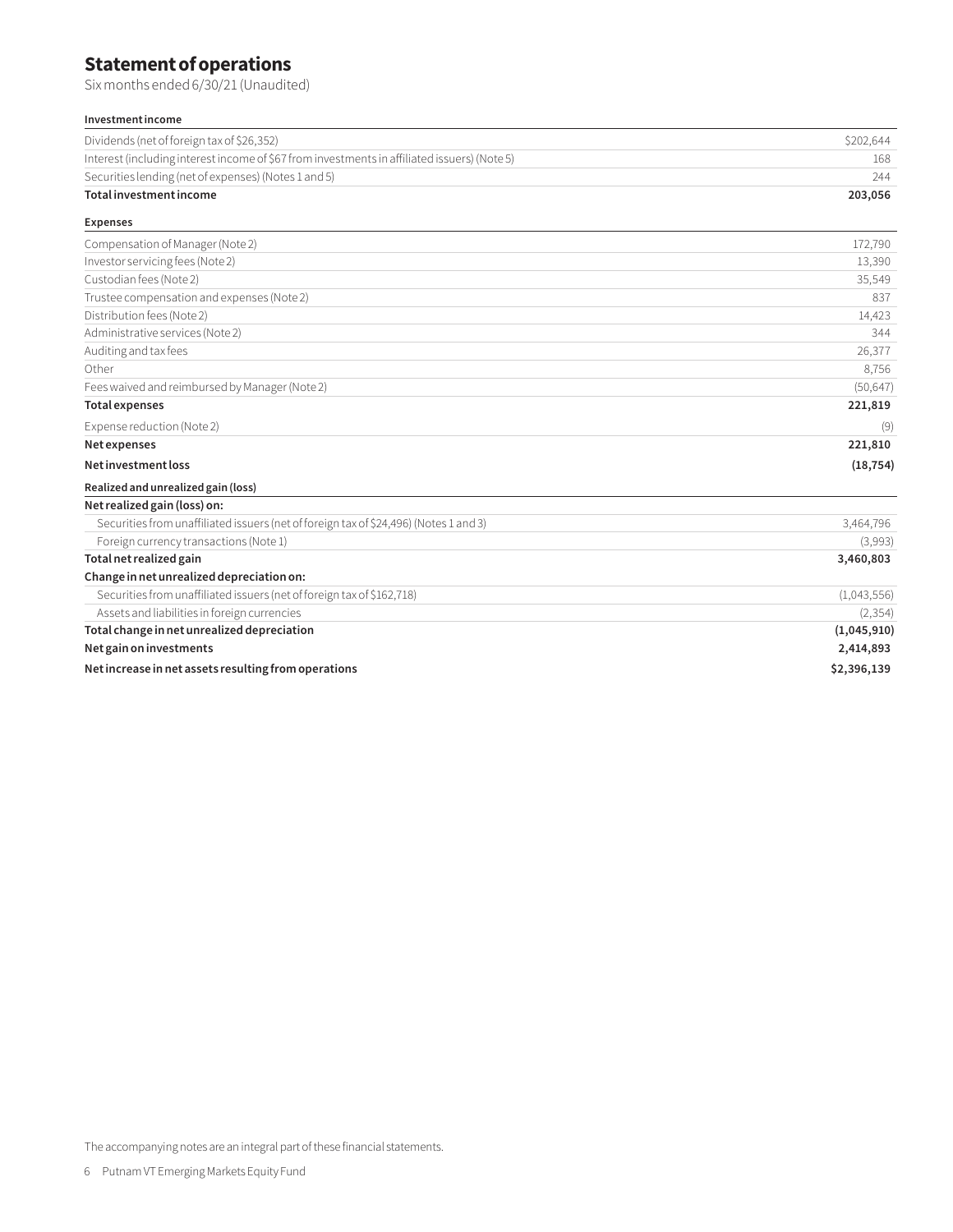# **Statement of changes in net assets**

|                                                                                                                      | Six months<br>ended<br>$6/30/21*$ | Year ended<br>12/31/20 |
|----------------------------------------------------------------------------------------------------------------------|-----------------------------------|------------------------|
| Increase in net assets                                                                                               |                                   |                        |
| Operations:                                                                                                          |                                   |                        |
| Net investment income (loss)                                                                                         | \$(18, 754)                       | \$195,768              |
| Net realized gain on investments and foreign currency transactions                                                   | 3,460,803                         | 1,318,837              |
| Change in net unrealized appreciation (depreciation) of investments and assets and liabilities in foreign currencies | (1,045,910)                       | 6,686,588              |
| Net increase in net assets resulting from operations                                                                 | 2,396,139                         | 8,201,193              |
| Distributions to shareholders (Note 1):                                                                              |                                   |                        |
| From ordinary income                                                                                                 |                                   |                        |
| Net investment income                                                                                                |                                   |                        |
| Class IA                                                                                                             | (180, 517)                        | (62, 479)              |
| Class IB                                                                                                             | (54, 192)                         | (3,664)                |
| Net realized short-term gain on investments                                                                          |                                   |                        |
| Class IA                                                                                                             | (383, 726)                        |                        |
| Class IB                                                                                                             | (167, 997)                        |                        |
| Decrease from capital share transactions (Note 4)                                                                    | (1, 194, 528)                     | (4,490,147)            |
| Total increase in net assets                                                                                         | 415,179                           | 3,644,903              |
| Net assets:                                                                                                          |                                   |                        |
| Beginning of period                                                                                                  | 37,458,316                        | 33,813,413             |
| End of period                                                                                                        | \$37,873,495                      | \$37,458,316           |

\* Unaudited.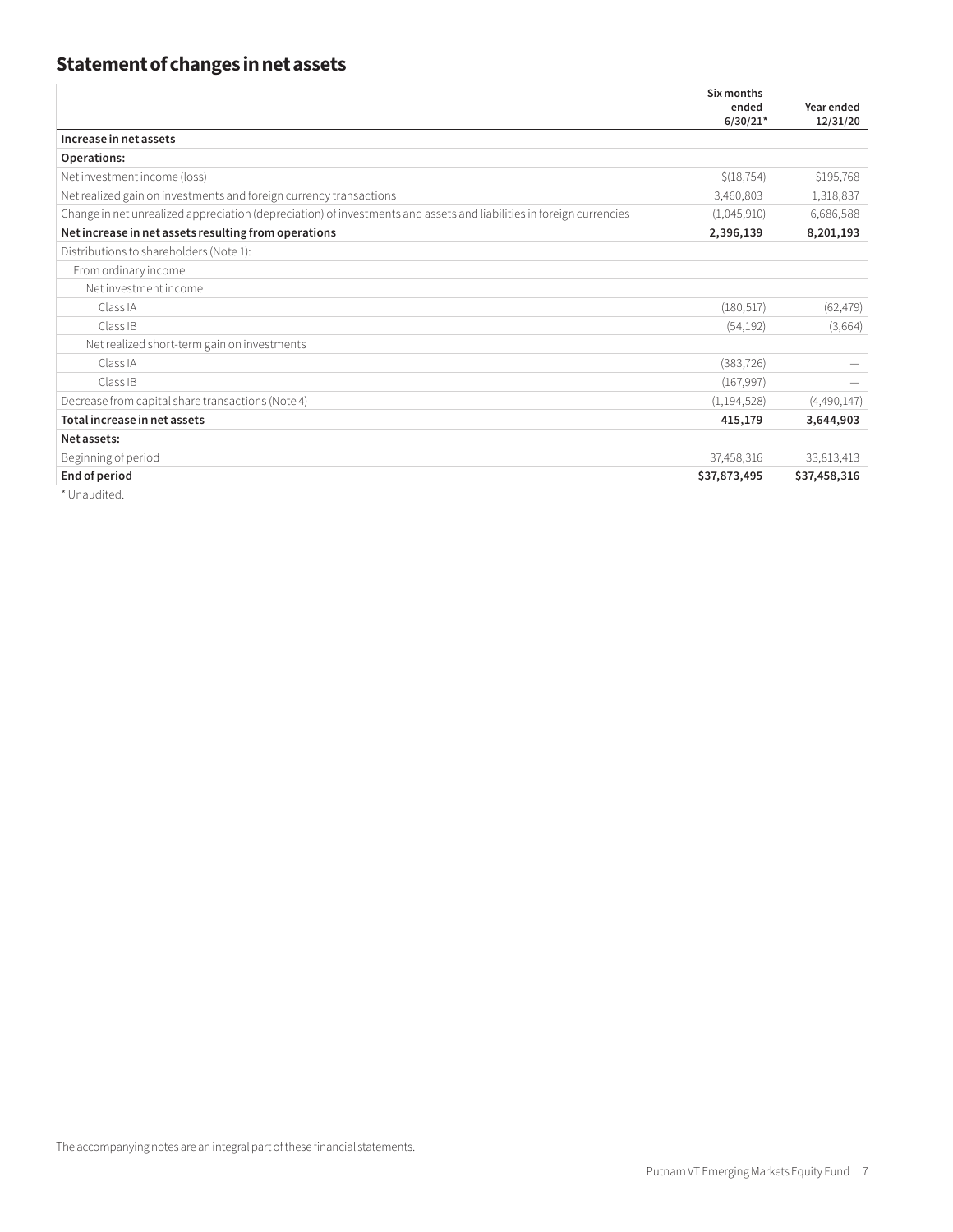### **Financial highlights** (For a common share outstanding throughout the period)

| <b>INVESTMENT OPERATIONS:</b> |                                      |                                           |                                                                 |                                  | <b>LESS DISTRIBUTIONS:</b> |                                       |                            |                              | RATIOS AND SUPPLEMENTAL DATA:          |                                             |                                                      |                                                                    |                        |
|-------------------------------|--------------------------------------|-------------------------------------------|-----------------------------------------------------------------|----------------------------------|----------------------------|---------------------------------------|----------------------------|------------------------------|----------------------------------------|---------------------------------------------|------------------------------------------------------|--------------------------------------------------------------------|------------------------|
| Period ended                  | Net asset value, beginning of period | Net investment income (loss) <sup>a</sup> | unrealized gain (loss)<br>and<br>on investments<br>Net realized | Total from investment operations | From net investment income | From net realized gain on investments | <b>Total distributions</b> | Netassetvalue, end of period | Total return at net asset value (%)b,c | Net assets, end of period<br>(in thousands) | Ratio of expenses to average<br>net assets (%) c,d,e | Ratio of net investment income (loss)<br>to average net assets (%) | Portfolio turnover (%) |
| Class IA                      |                                      |                                           |                                                                 |                                  |                            |                                       |                            |                              |                                        |                                             |                                                      |                                                                    |                        |
| 6/30/21                       | \$24.97                              | $-f$                                      | 1.62                                                            | 1.62                             | (.18)                      | (.37)                                 | (.55)                      | \$26.04                      | $6.62*$                                | \$26,345                                    | $.54*$                                               | $(.01)^*$                                                          | $33*$                  |
| 12/31/20                      | 19.54                                | .14                                       | 5.35                                                            | 5.49                             | (.06)                      | $\overline{\phantom{m}}$              | (.06)                      | 24.97                        | 28.25                                  | 25,960                                      | 1.09                                                 | .69                                                                | 146                    |
| 12/31/19                      | 17.66                                | .12                                       | 4.04                                                            | 4.16                             | (.08)                      | (2.20)                                | (2.28)                     | 19.54                        | 25.21                                  | 23,383                                      | 1.09                                                 | .67                                                                | 68                     |
| 12/31/18                      | 23.51                                | .12                                       | (4.10)                                                          | (3.98)                           | (.03)                      | (1.84)                                | (1.87)                     | 17.66                        | (18.40)                                | 20,832                                      | 1.16                                                 | .55                                                                | 89                     |
| 12/31/17                      | 17.61                                | .16                                       | 6.00                                                            | 6.16                             | (.26)                      | $\hspace{0.1mm}-\hspace{0.1mm}$       | (.26)                      | 23.51                        | 35.37                                  | 29,496                                      | 1.20                                                 | .77                                                                | 105                    |
| 12/31/16                      | 19.06                                | .16                                       | (1.39)                                                          | (1.23)                           | (.22)                      | $\overline{\phantom{m}}$              | (.22)                      | 17.61                        | (6.46)                                 | 23,196                                      | 1.208                                                | .87g                                                               | 117                    |
| Class IB                      |                                      |                                           |                                                                 |                                  |                            |                                       |                            |                              |                                        |                                             |                                                      |                                                                    |                        |
| 6/30/21                       | \$24.77                              | (.03)                                     | 1.60                                                            | 1.57                             | (.12)                      | (.37)                                 | (.49)                      | \$25.85                      | $6.48*$                                | \$11,528                                    | $.67*$                                               | $(.13)^*$                                                          | $33*$                  |
| 12/31/20                      | 19.37                                | .09                                       | 5.32                                                            | 5.41                             | (.01)                      | $\hspace{0.1mm}-\hspace{0.1mm}$       | (.01)                      | 24.77                        | 27.94                                  | 11,498                                      | 1.34                                                 | .45                                                                | 146                    |
| 12/31/19                      | 17.56                                | .08                                       | 4.01                                                            | 4.09                             | (.08)                      | (2.20)                                | (2.28)                     | 19.37                        | 24.93                                  | 10,430                                      | 1.34                                                 | .42                                                                | 68                     |
| 12/31/18                      | 23.42                                | .06                                       | (4.08)                                                          | (4.02)                           | $\qquad \qquad -$          | (1.84)                                | (1.84)                     | 17.56                        | (18.64)                                | 9,512                                       | 1.41                                                 | .30                                                                | 89                     |
| 12/31/17                      | 17.54                                | .11                                       | 5.98                                                            | 6.09                             | (.21)                      | $\overline{\phantom{m}}$              | (.21)                      | 23.42                        | 35.04                                  | 13,716                                      | 1.45                                                 | .52                                                                | 105                    |
| 12/31/16                      | 18.98                                | .11                                       | (1.38)                                                          | (1.27)                           | (.17)                      | $\overline{\phantom{m}}$              | (.17)                      | 17.54                        | (6.72)                                 | 11,037                                      | $1.45$ g                                             | .638                                                               | 117                    |

Before April 30, 2020, the fund was managed with a materially different investment strategy and may have achieved materially different performance results under its current investment strategy from that shown for periods before this date.

\* Not annualized.

† Unaudited.

**<sup>a</sup>** Per share net investment income (loss) has been determined on the basis of the weighted average number of shares outstanding during the period.

**<sup>b</sup>** Total return assumes dividend reinvestment.

**<sup>c</sup>** The charges and expenses at the insurance company separate account level are not reflected.

**<sup>d</sup>** Includes amounts paid through expense offset and brokerage/service arrangements, if any (Note 2). Also excludes acquired fund fees and expenses, if any.

**<sup>e</sup>** Reflects an involuntary contractual expense limitation in effect during the period (Note 2). As a result of such limitation, the expenses of each class reflect a reduction of the following amounts:

|          | Percentage of average<br>net assets |
|----------|-------------------------------------|
| 6/30/21  | 0.13%                               |
| 12/31/20 | 0.33                                |
| 12/31/19 | 0.21                                |
| 12/31/18 | 0.14                                |
| 12/31/17 | 0.14                                |
| 12/31/16 | 0.15                                |

**<sup>f</sup>** Amount represents less than \$0.01 per share.

**<sup>g</sup>** Reflects a voluntary waiver of certain fund expenses in effect during the period. As a result of such waiver, the expenses of each class reflect a reduction of less than 0.01% as a percentage of average net assets.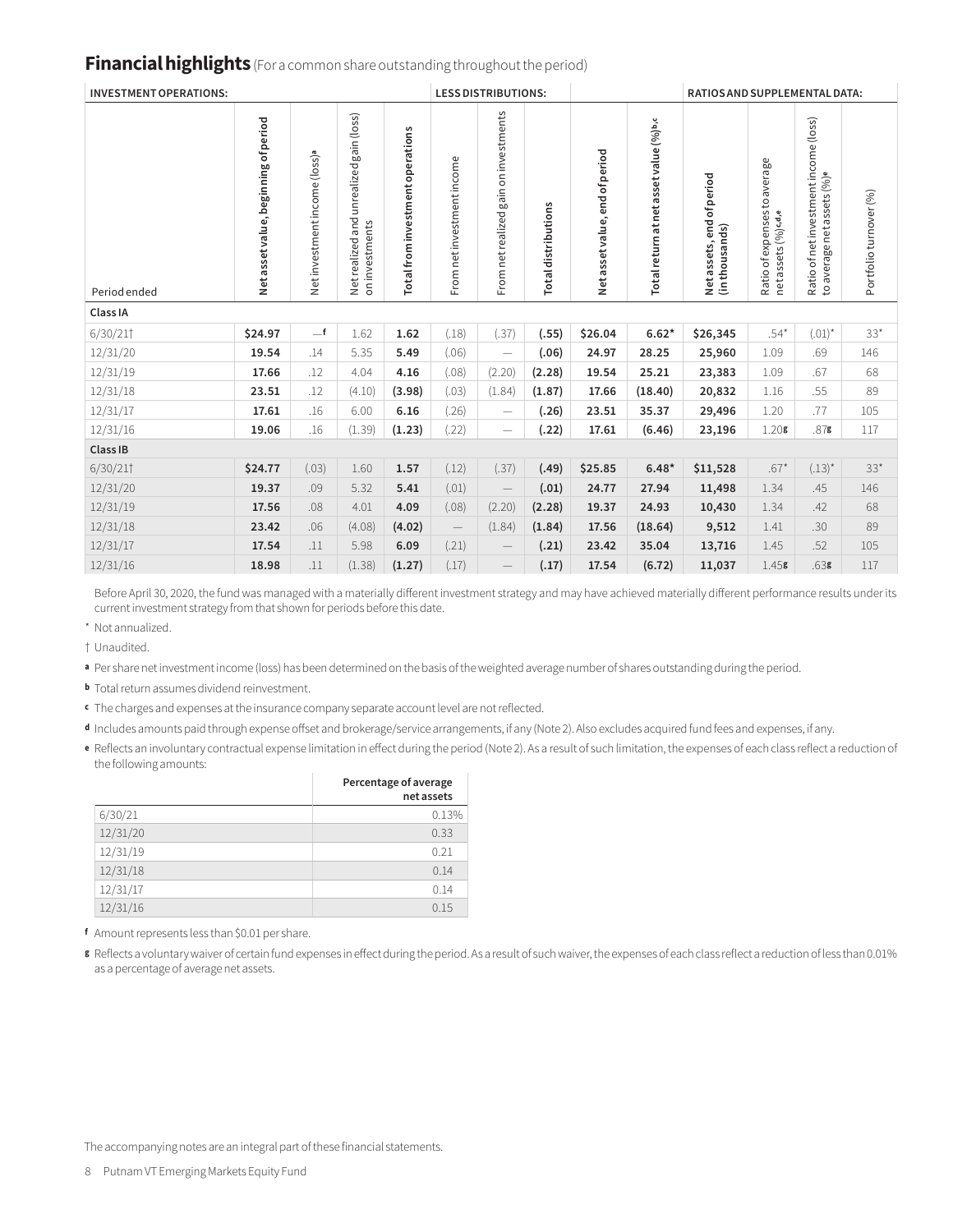# **Notes to financial statements** 6/30/21 (Unaudited)

Within the following Notes to financial statements, references to "State Street" represent State Street Bank and Trust Company, references to "the SEC" represent the Securities and Exchange Commission, references to "Putnam Management" represent Putnam Investment Management, LLC, the fund's manager, an indirect wholly-owned subsidiary of Putnam Investments, LLC and references to "OTC", if any, represent over-the-counter. Unless otherwise noted, the "reporting period" represents the period from January 1, 2021 through June 30, 2021.

Putnam VT Emerging Markets Equity Fund (the fund) is a diversified series of Putnam Variable Trust (the Trust), a Massachusetts business trust registered under the Investment Company Act of 1940, as amended, as an open-end management investment company. The goal of the fund is to seek long-term capital appreciation. The fund invests mainly in common stocks (growth or value stocks or both) of emerging market companies that Putnam Management believes have favorable investment potential. For example, the fund may purchase stocks of companies with stock prices that reflect a value lower than that which Putnam Management places on the company. The fund may also consider other factors that Putnam Management believes will cause the stock price to rise. Under normal circumstances, the fund invests at least 80% of the fund's net assets in equity securities of emerging market companies. This policy may be changed only after 60 days' notice to shareholders. Emerging markets include countries in the MSCI Emerging Market Index or that Putnam Management considers to be emerging markets based on our evaluation of their level of economic development or the size and experience of their securities markets. The fund invests significantly in small and midsize companies. Putnam Management may consider, among other factors, a company's valuation, financial strength, growth potential, competitive position in its industry, projected future earnings, cash flows and dividends when deciding whether to buy or sell investments. The fund may also use derivatives, such as futures, options, certain foreign currency transactions, warrants and swap contracts, for both hedging and non-hedging purposes.

The fund offers class IA and class IB shares of beneficial interest. Class IA shares are offered at net asset value and are not subject to a distribution fee. Class IB shares are offered at net asset value and pay an ongoing distribution fee, which is identified in Note 2.

In the normal course of business, the fund enters into contracts that may include agreements to indemnify another party under given circumstances. The fund's maximum exposure under these arrangements is unknown as this would involve future claims that may be, but have not yet been, made against the fund. However, the fund's management team expects the risk of material loss to be remote.

The fund has entered into contractual arrangements with an investment adviser, administrator, distributor, shareholder servicing agent and custodian, who each provide services to the fund. Unless expressly stated otherwise, shareholders are not parties to, or intended beneficiaries of these contractual arrangements, and these contractual arrangements are not intended to create any shareholder right to enforce them against the service providers or to seek any remedy under them against the service providers, either directly or on behalf of the fund.

Under the fund's Amended and Restated Agreement and Declaration of Trust, any claims asserted against or on behalf of the Putnam Funds, including claims against Trustees and Officers, must be brought in state and federal courts located within the Commonwealth of Massachusetts.

#### **Note 1 — Significant accounting policies**

The following is a summary of significant accounting policies consistently followed by the fund in the preparation of its financial statements. The preparation of financial statements is in conformity with accounting principles generally accepted in the United States of America and requires management to make estimates and assumptions that affect the reported amounts of assets and liabilities in the financial statements and the reported amounts of increases and decreases in net assets from operations. Actual results could differ from those estimates. Subsequent events after the Statement of assets and liabilities date through the date that the financial statements were issued have been evaluated in the preparation of the financial statements.

Investment income, realized and unrealized gains and losses and expenses of the fund are borne pro-rata based on the relative net assets of each class to the total net assets of the fund, except that each class bears expenses unique to that class (including the distribution fees applicable to such classes). Each class votes as a class only with respect to its own distribution plan or other matters on which a class vote is required by law or determined by the Trustees. If the fund were liquidated, shares of each class would receive their pro-rata share of the net assets of the fund. In addition, the Trustees declare separate dividends on each class of shares.

**Security valuation** Portfolio securities and other investments are valued using policies and procedures adopted by the Board of Trustees. The Trustees have formed a Pricing Committee to oversee the implementation of these procedures and have delegated responsibility for valuing the fund's assets in accordance with these procedures to Putnam Management. Putnam Management has established an internal Valuation Committee that is responsible for making fair value determinations, evaluating the effectiveness of the pricing policies of the fund and reporting to the Pricing Committee.

Investments for which market quotations are readily available are valued at the last reported sales price on their principal exchange, or official closing price for certain markets, and are classified as Level 1 securities under Accounting Standards Codification 820 *Fair Value Measurements and Disclosures* (ASC 820). If no sales are reported, as in the case of some securities that are traded OTC, a security is valued at its last reported bid price and is generally categorized as a Level 2 security.

Investments in open-end investment companies (excluding exchange-traded funds), if any, which can be classified as Level 1 or Level 2 securities, are valued based on their net asset value. The net asset value of such investment companies equals the total value of their assets less their liabilities and divided by the number of their outstanding shares.

Many securities markets and exchanges outside the U.S. close prior to the scheduled close of the New York Stock Exchange and therefore the closing prices for securities in such markets or on such exchanges may not fully reflect events that occur after such close but before the scheduled close of the New York Stock Exchange. Accordingly, on certain days, the fund will fair value certain foreign equity securities taking into account multiple factors including movements in the U.S. securities markets, currency valuations and comparisons to the valuation of American Depository Receipts, exchange-traded funds and futures contracts. The foreign equity securities, which would generally be classified as Level 1 securities, will be transferred to Level 2 of the fair value hierarchy when they are valued at fair value. The number of days on which fair value prices will be used will depend on market activity and it is possible that fair value prices will be used by the fund to a significant extent. Securities quoted in foreign currencies, if any, are translated into U.S. dollars at the current exchange rate. Short-term securities with remaining maturities of 60 days or less are valued using an independent pricing service approved by the Trustees, and are classified as Level 2 securities.

To the extent a pricing service or dealer is unable to value a security or provides a valuation that Putnam Management does not believe accurately reflects the security's fair value, the security will be valued at fair value by Putnam Management in accordance with policies and procedures approved by the Trustees. Certain investments, including certain restricted and illiquid securities and derivatives, are also valued at fair value following procedures approved by the Trustees. These valuations consider such factors as significant market or specific security events such as interest rate or credit quality changes, various relationships with other securities, discount rates, U.S. Treasury, U.S. swap and credit yields, index levels, convexity exposures, recovery rates, sales and other multiples and resale restrictions. These securities are classified as Level 2 or as Level 3 depending on the priority of the significant inputs.

To assess the continuing appropriateness of fair valuations, the Valuation Committee reviews and affirms the reasonableness of such valuations on a regular basis after considering all relevant information that is reasonably available. Such valuations and procedures are reviewed periodically by the Trustees. The fair value of securities is generally determined as the amount that the fund could reasonably expect to realize from an orderly disposition of such securities over a reasonable period of time. By its nature, a fair value price is a good faith estimate of the value of a security in a current sale and does not reflect an actual market price, which may be different by a material amount.

**Security transactions and related investment income** Security transactions are recorded on the trade date (the date the order to buy or sell is executed). Gains or losses on securities sold are determined on the identified cost basis.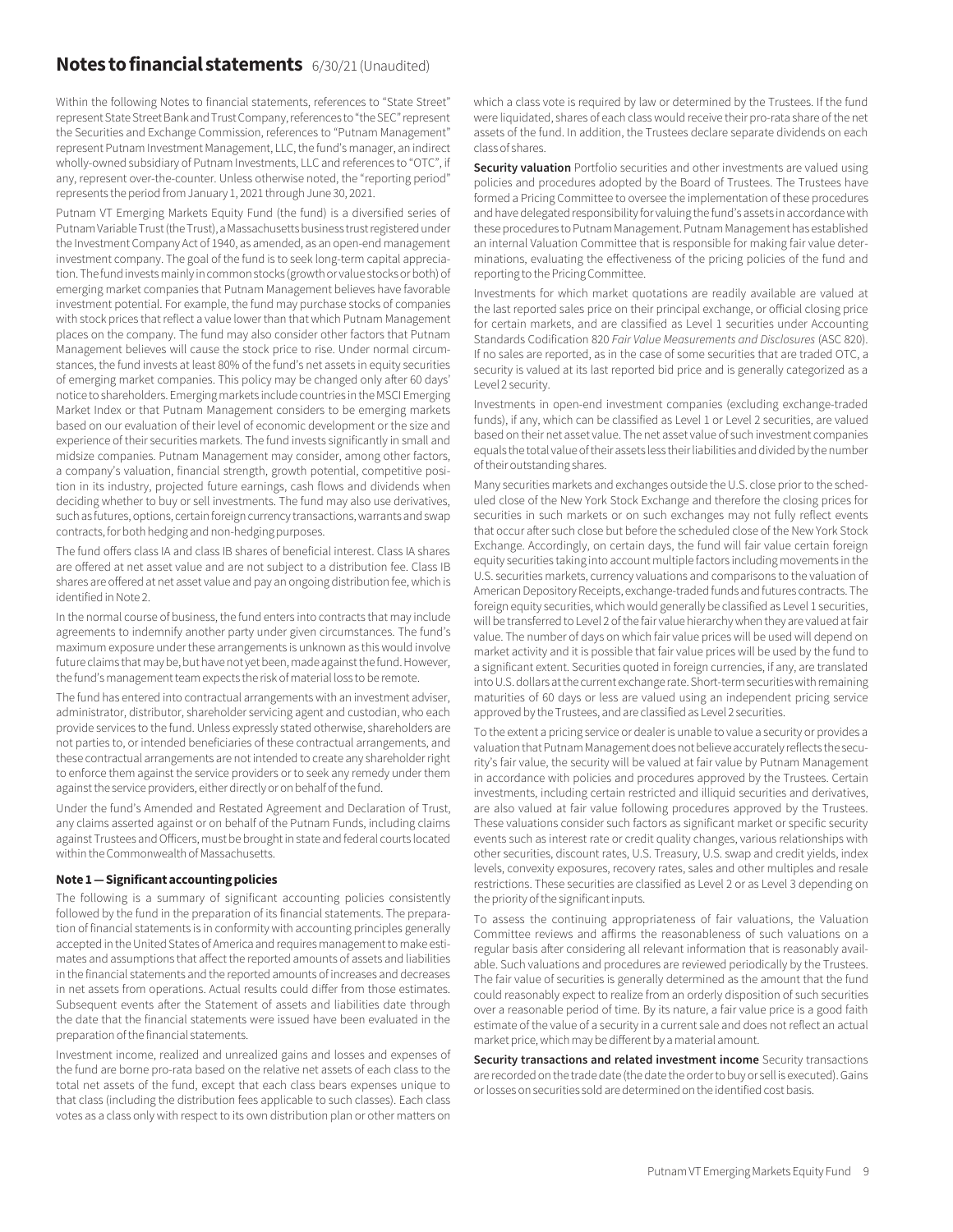Interest income, net of any applicable withholding taxes, if any, and including amortization and accretion of premiums and discounts on debt securities, is recorded on the accrual basis. Dividend income, net of any applicable withholding taxes, is recognized on the ex-dividend date except that certain dividends from foreign securities, if any, are recognized as soon as the fund is informed of the ex-dividend date. Non-cash dividends, if any, are recorded at the fair value of the securities received. Dividends representing a return of capital or capital gains, if any, are reflected as a reduction of cost and/or as a realized gain.

**Foreign currency translation** The accounting records of the fund are maintained in U.S. dollars. The fair value of foreign securities, currency holdings, and other assets and liabilities is recorded in the books and records of the fund after translation to U.S. dollars based on the exchange rates on that day. The cost of each security is determined using historical exchange rates. Income and withholding taxes are translated at prevailing exchange rates when earned or incurred. The fund does not isolate that portion of realized or unrealized gains or losses resulting from changes in the foreign exchange rate on investments from fluctuations arising from changes in the market prices of the securities. Such gains and losses are included with the net realized and unrealized gain or loss on investments. Net realized gains and losses on foreign currency transactions represent net realized exchange gains or losses on disposition of foreign currencies, currency gains and losses realized between the trade and settlement dates on securities transactions and the difference between the amount of investment income and foreign withholding taxes recorded on the fund's books and the U.S. dollar equivalent amounts actually received or paid. Net unrealized appreciation and depreciation of assets and liabilities in foreign currencies arise from changes in the value of assets and liabilities other than investments at the period end, resulting from changes in the exchange rate.

**Securities lending** The fund may lend securities, through its agent, to qualified borrowers in order to earn additional income. The loans are collateralized by cash in an amount at least equal to the fair value of the securities loaned. The fair value of securities loaned is determined daily and any additional required collateral is allocated to the fund on the next business day. The remaining maturities of the securities lending transactions are considered overnight and continuous. The risk of borrower default will be borne by the fund's agent; the fund will bear the risk of loss with respect to the investment of the cash collateral. Income from securities lending, net of expenses, is included in investment income on the Statement of operations. Cash collateral is invested in Putnam Cash Collateral Pool, LLC, a limited liability company managed by an affiliate of Putnam Management. Investments in Putnam Cash Collateral Pool, LLC are valued at its closing net asset value each business day. There are no management fees charged to Putnam Cash Collateral Pool, LLC. At the close of the reporting period, the fund received cash collateral of \$496,800 and the value of securities loaned amounted to \$482,328.

**Interfund lending** The fund, along with other Putnam funds, may participate in an interfund lending program pursuant to an exemptive order issued by the SEC. This program allows the fund to borrow from or lend to other Putnam funds that permit such transactions. Interfund lending transactions are subject to each fund's investment policies and borrowing and lending limits. Interest earned or paid on the interfund lending transaction will be based on the average of certain current market rates. During the reporting period, the fund did not utilize the program.

**Lines of credit** The fund participates, along with other Putnam funds, in a \$317.5 million unsecured committed line of credit and a \$235.5 million unsecured uncommitted line of credit, both provided by State Street. Borrowings may be made for temporary or emergency purposes, including the funding of shareholder redemption requests and trade settlements. Interest is charged to the fund based on the fund's borrowing at a rate equal to 1.25% plus the higher of (1) the Federal Funds rate and (2) the Overnight Bank Funding Rate for the committed line of credit and 1.30% plus the higher of (1) the Federal Funds rate and (2) the Overnight Bank Funding Rate for the uncommitted line of credit. A closing fee equal to 0.04% of the committed line of credit and 0.04% of the uncommitted line of credit has been paid by the participating funds. In addition, a commitment fee of 0.21% per annum on any unutilized portion of the committed line of credit is allocated to the participating funds based on their relative net assets and paid quarterly. During the reporting period, the fund had no borrowings against these arrangements.

**Federal taxes** It is the policy of the fund to distribute all of its taxable income within the prescribed time period and otherwise comply with the provisions of the Internal Revenue Code of 1986, as amended (the Code), applicable to regulated investment companies.

The fund is subject to the provisions of Accounting Standards Codification 740 *Income Taxes* (ASC 740). ASC 740 sets forth a minimum threshold for financial statement recognition of the benefit of a tax position taken or expected to be taken in a tax return. The fund did not have a liability to record for any unrecognized tax benefits in the accompanying financial statements. No provision has been made for federal taxes on income, capital gains or unrealized appreciation on securities held nor for excise tax on income and capital gains. Each of the fund's federal tax returns for the prior three fiscal years remains subject to examination by the Internal Revenue Service.

The fund may also be subject to taxes imposed by governments of countries in which it invests. Such taxes are generally based on either income or gains earned or repatriated. The fund accrues and applies such taxes to net investment income, net realized gains and net unrealized gains as income and/or capital gains are earned. In some cases, the fund may be entitled to reclaim all or a portion of such taxes, and such reclaim amounts, if any, are reflected as an asset on the fund's books. In many cases, however, the fund may not receive such amounts for an extended period of time, depending on the country of investment.

Tax cost of investments includes adjustments to net unrealized appreciation (depreciation) which may not necessarily be final tax cost basis adjustments, but closely approximate the tax basis unrealized gains and losses that may be realized and distributed to shareholders. The aggregate identified cost on a tax basis is \$28,028,588, resulting in gross unrealized appreciation and depreciation of \$10,796,197 and \$391,724, respectively, or net unrealized appreciation of \$10,404,473.

**Distributions to shareholders** Distributions to shareholders from net investment income are recorded by the fund on the ex-dividend date. Distributions from capital gains, if any, are recorded on the ex-dividend date and paid at least annually. The amount and character of income and gains to be distributed are determined in accordance with income tax regulations, which may differ from generally accepted accounting principles. Dividend sources are estimated at the time of declaration. Actual results may vary. Any non-taxable return of capital cannot be determined until final tax calculations are completed after the end of the fund's fiscal year. Reclassifications are made to the fund's capital accounts to reflect income and gains available for distribution (or available capital loss carryovers) under income tax regulations.

**Expenses of the Trust** Expenses directly charged or attributable to any fund will be paid from the assets of that fund. Generally, expenses of the Trust will be allocated among and charged to the assets of each fund on a basis that the Trustees deem fair and equitable, which may be based on the relative assets of each fund or the nature of the services performed and relative applicability to each fund.

**Beneficial interest** At the close of the reporting period, insurance companies or their separate accounts were record owners of all but a de minimis number of the shares of the fund. Approximately 41.0% of the fund is owned by accounts of one insurance company.

#### **Note 2 — Management fee, administrative services and other transactions**

The fund pays Putnam Management a management fee (based on the fund's average net assets and computed and paid monthly) at annual rates that may vary based on the average of the aggregate net assets of all open-end mutual funds sponsored by Putnam Management (excluding net assets of funds that are invested in, or that are invested in by, other Putnam funds to the extent necessary to avoid "double counting" of those assets). Such annual rates may vary as follows:

| 1.080% | of the first \$5 billion,     |
|--------|-------------------------------|
| 1.030% | of the next \$5 billion,      |
| 0.980% | of the next \$10 billion,     |
| 0.930% | of the next \$10 billion,     |
| 0.880% | of the next \$50 billion,     |
| 0.860% | of the next \$50 billion,     |
| 0.850% | of the next \$100 billion and |
| 0.845% | of any excess thereafter.     |

For the reporting period, the management fee represented an effective rate (excluding the impact from any expense waivers in effect) of 0.452% of the fund's average net assets.

Putnam Management has contractually agreed, through April 30, 2023, to waive fees and/or reimburse the fund's expenses to the extent necessary to limit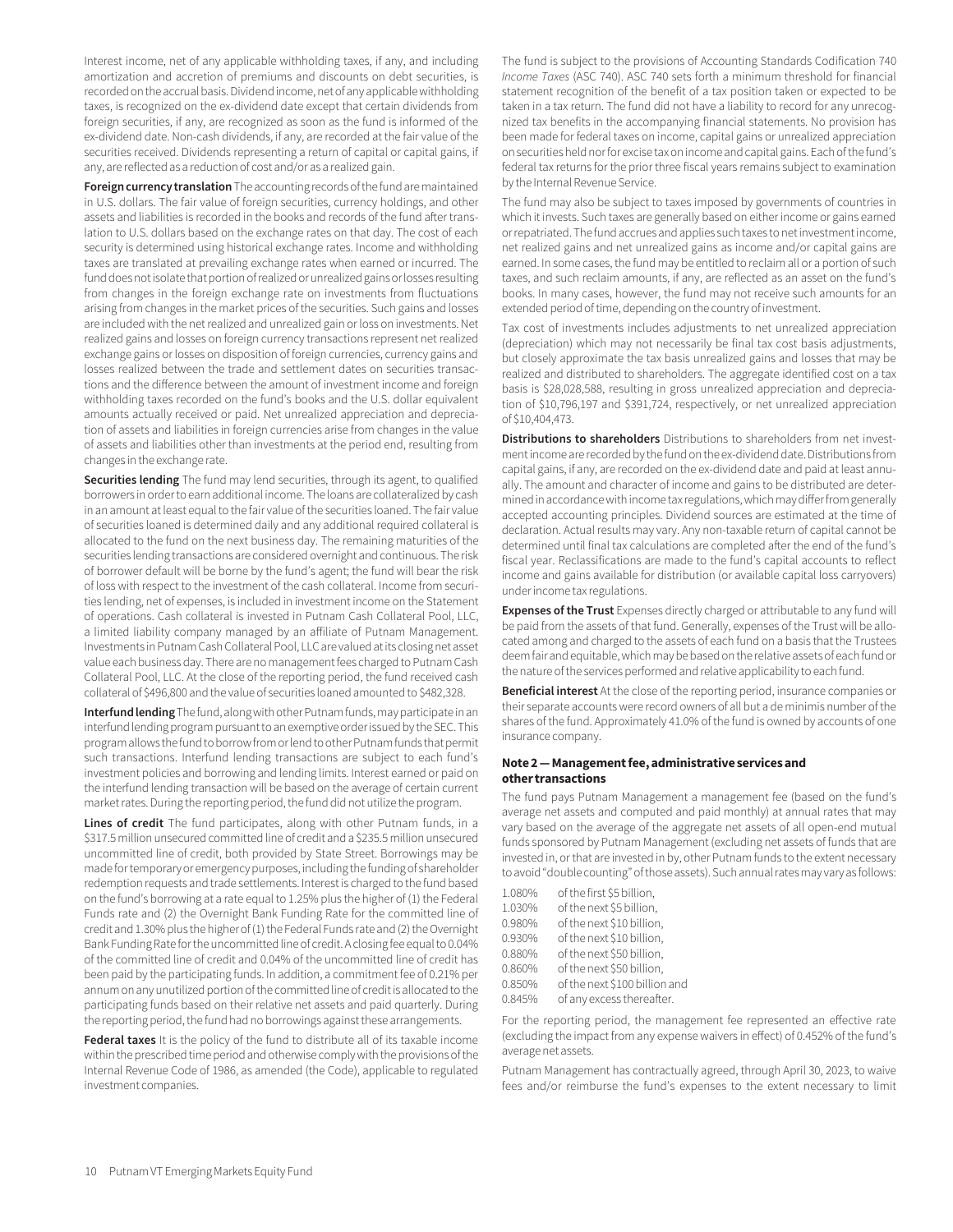the cumulative expenses of the fund, exclusive of brokerage, interest, taxes, investment-related expenses, extraordinary expenses, acquired fund fees and expenses and payments under the fund's investor servicing contract, investment management contract and distribution plans, on a fiscal year-to-date basis to an annual rate of 0.20% of the fund's average net assets over such fiscal year-to-date period. During the reporting period, the fund's expenses were reduced by \$33,022 as a result of this limit.

Putnam Management has also contractually agreed to waive fees (and, to the extent necessary, bear other expenses) of the fund through April 30, 2023, to the extent that total expenses of the fund (excluding brokerage, interest, taxes, investment-related expenses, payments under distribution plans, extraordinary expenses and acquired fund fees and expenses) would exceed an annual rate of 1.09% of the fund's average net assets. During the reporting period, the fund's expenses were reduced by \$17,625 as a result of this limit.

Putnam Investments Limited (PIL), an affiliate of Putnam Management, is authorized by the Trustees to manage a separate portion of the assets of the fund as determined by Putnam Management from time to time. PIL did not manage any portion of the assets of the fund during the reporting period. If Putnam Management were to engage the services of PIL, Putnam Management would pay a quarterly sub-management fee to PIL for its services at an annual rate of 0.35% of the average net assets of the portion of the fund managed by PIL.

The Putnam Advisory Company, LLC (PAC), an affiliate of Putnam Management, is authorized by the Trustees to manage a separate portion of the assets of the fund, as designated from time to time by Putnam Management or PIL. Putnam Management or PIL, as applicable, pays a quarterly sub-advisory fee to PAC for its services at the annual rate of 0.35% of the average net assets of the portion of the fund's assets for which PAC is engaged as sub-adviser.

The fund reimburses Putnam Management an allocated amount for the compensation and related expenses of certain officers of the fund and their staff who provide administrative services to the fund. The aggregate amount of all such reimbursements is determined annually by the Trustees.

Custodial functions for the fund's assets are provided by State Street. Custody fees are based on the fund's asset level, the number of its security holdings and transaction volumes.

Putnam Investor Services, Inc., an affiliate of Putnam Management, provides investor servicing agent functions to the fund. Putnam Investor Services, Inc. was paid a monthly fee for investor servicing at an annual rate of 0.07% of the fund's average daily net assets. During the reporting period, the expenses for each class of shares related to investor servicing fees were as follows:

| Class IA | \$9,315  |
|----------|----------|
| Class IB | 4.075    |
| Total    | \$13,390 |

The fund has entered into expense offset arrangements with Putnam Investor Services, Inc. and State Street whereby Putnam Investor Services, Inc.'s and State Street's fees are reduced by credits allowed on cash balances. For the reporting period, the fund's expenses were reduced by \$9 under the expense offset arrangements.

**Note 4 — Capital shares**

Each Independent Trustee of the fund receives an annual Trustee fee, of which \$25, as a quarterly retainer, has been allocated to the fund, and an additional fee for each Trustees meeting attended. Trustees also are reimbursed for expenses they incur relating to their services as Trustees.

The fund has adopted a Trustee Fee Deferral Plan (the Deferral Plan) which allows the Trustees to defer the receipt of all or a portion of Trustees fees payable on or after July 1, 1995. The deferred fees remain invested in certain Putnam funds until distribution in accordance with the Deferral Plan.

The fund has adopted an unfunded noncontributory defined benefit pension plan (the Pension Plan) covering all Trustees of the fund who have served as a Trustee for at least five years and were first elected prior to 2004. Benefits under the Pension Plan are equal to 50% of the Trustee's average annual attendance and retainer fees for the three years ended December 31, 2005. The retirement benefit is payable during a Trustee's lifetime, beginning the year following retirement, for the number of years of service through December 31, 2006. Pension expense for the fund is included in Trustee compensation and expenses in the Statement of operations. Accrued pension liability is included in Payable for Trustee compensation and expenses in the Statement of assets and liabilities. The Trustees have terminated the Pension Plan with respect to any Trustee first elected after 2003.

The fund has adopted a distribution plan (the Plan) with respect to its class IB shares pursuant to Rule 12b–1 under the Investment Company Act of 1940. The purpose of the Plan is to compensate Putnam Retail Management Limited Partnership, an indirect wholly-owned subsidiary of Putnam Investments, LLC, for services provided and expenses incurred in distributing shares of the fund. The Plan provides for payment by the fund to Putnam Retail Management Limited Partnership at an annual rate of up to 0.35% of the average net assets attributable to the fund's class IB shares. The Trustees have approved payment by the fund at an annual rate of 0.25% of the average net assets attributable to the fund's class IB shares. The expenses related to distribution fees during the reporting period are included in Distribution fees in the Statement of operations.

#### **Note 3 — Purchases and sales of securities**

During the reporting period, the cost of purchases and the proceeds from sales, excluding short-term investments, were as follows:

|                                           | Cost of<br>purchases | Proceeds<br>from sales |
|-------------------------------------------|----------------------|------------------------|
| Investments in securities (Long-term)     | \$12,274,607         | \$14,281,362           |
| U.S. government securities<br>(Long-term) |                      |                        |
| Total                                     | \$12,274,607         | \$14,281,362           |

The fund may purchase or sell investments from or to other Putnam funds in the ordinary course of business, which can reduce the fund's transaction costs, at prices determined in accordance with SEC requirements and policies approved by the Trustees. During the reporting period, purchases or sales of long-term securities from or to other Putnam funds, if any, did not represent more than 5% of the fund's total cost of purchases and/or total proceeds from sales.

At the close of the reporting period, there were an unlimited number of shares of beneficial interest authorized. Subscriptions and redemptions are presented at the omnibus level. Transactions in capital shares were as follows:

|                                  | Class IA shares          |              |                     |               | Class IB shares          |              |                     |               |
|----------------------------------|--------------------------|--------------|---------------------|---------------|--------------------------|--------------|---------------------|---------------|
|                                  | Six months ended 6/30/21 |              | Year ended 12/31/20 |               | Six months ended 6/30/21 |              | Year ended 12/31/20 |               |
|                                  | <b>Shares</b>            | Amount       | <b>Shares</b>       | Amount        | <b>Shares</b>            | Amount       | <b>Shares</b>       | Amount        |
| Shares sold                      | 38.982                   | \$1,036,359  | 26,904              | \$555,360     | 10,696                   | \$272,363    | 32,475              | \$622,996     |
| Shares issued in connection with |                          |              |                     |               |                          |              |                     |               |
| reinvestment of distributions    | 23,106                   | 564,243      | 4,102               | 62,479        | 9,162                    | 222,189      | 242                 | 3.664         |
|                                  | 62,088                   | 1,600,602    | 31,006              | 617,839       | 19,858                   | 494,552      | 32.717              | 626.660       |
| Shares repurchased               | (89, 896)                | (2,314,071)  | (187,949)           | (3,595,015)   | (38,089)                 | (975, 611)   | (106, 930)          | (2, 139, 631) |
| Net decrease                     | (27, 808)                | \$(713, 469) | (156, 943)          | \$(2,977,176) | (18, 231)                | \$ (481,059) | (74, 213)           | \$(1,512,971) |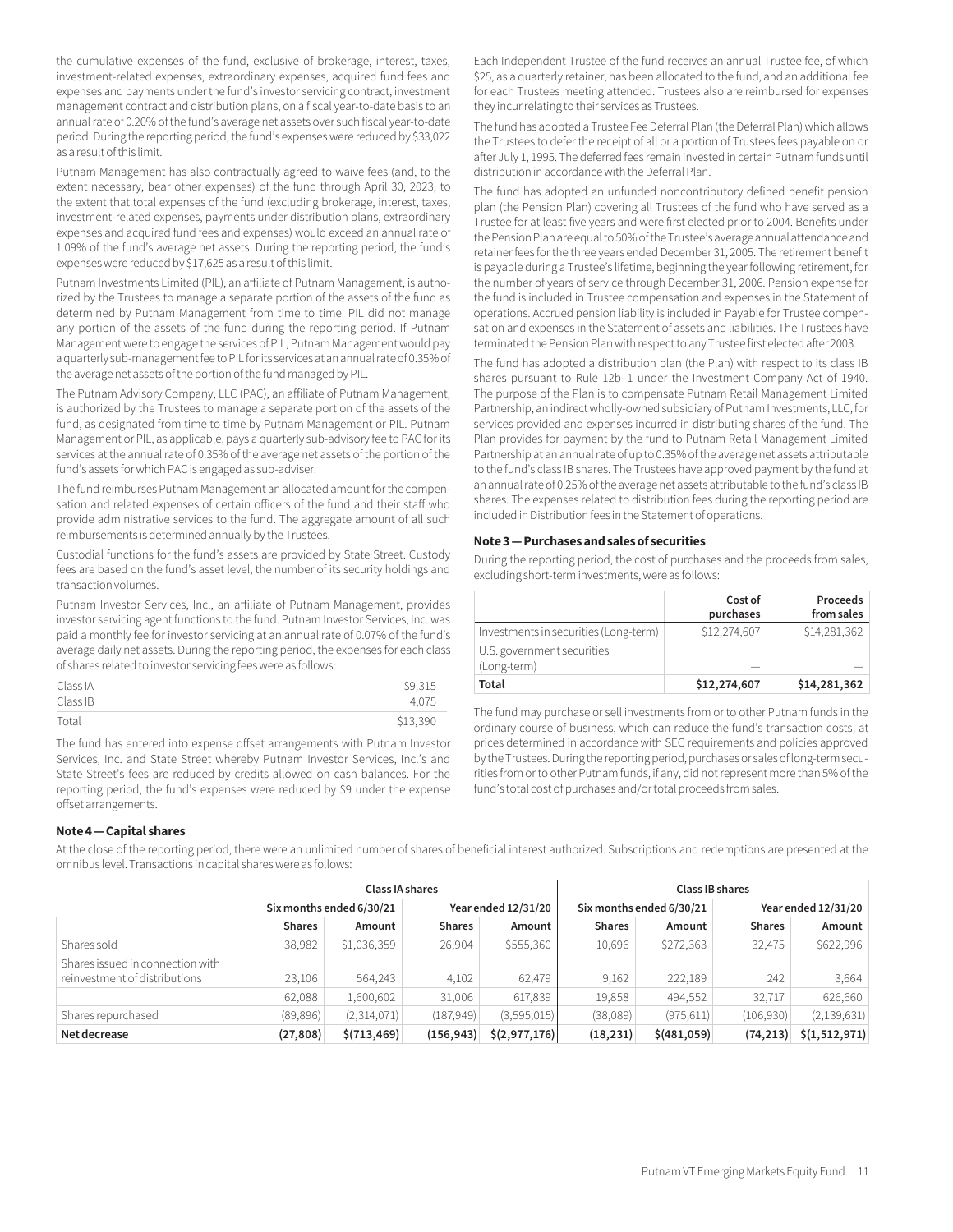#### **Note 5 — Affiliated transactions**

Transactions during the reporting period with any company which is under common ownership or control were as follows:

| Name of affiliate                   | Fair value as of<br>12/31/20 | Purchase cost | Sale proceeds | Investment income | Shares outstanding<br>and fair value as of<br>6/30/21 |
|-------------------------------------|------------------------------|---------------|---------------|-------------------|-------------------------------------------------------|
| Short-term investments              |                              |               |               |                   |                                                       |
| Putnam Cash Collateral Pool, LLC*   | \$804,230                    | \$5,155,224   | \$5,462,654   | \$477             | \$496,800                                             |
| Putnam Short Term Investment        |                              |               |               |                   |                                                       |
| Fund**                              | 422.426                      | 3,331,416     | 3,639,598     | 67                | 114.244                                               |
| <b>Total Short-term investments</b> | \$1,226,656                  | \$8,486,640   | \$9,102,252   | \$544             | \$611,044                                             |

\*No management fees are charged to Putnam Cash Collateral Pool, LLC (Note 1). Investment income shown is included in securities lending income on the Statement of operations. There were no realized or unrealized gains or losses during the period.

\*\*Management fees charged to Putnam Short Term Investment Fund have been waived by Putnam Management. There were no realized or unrealized gains or losses during the period.

#### **Note 6 — Market, credit and other risks**

In the normal course of business, the fund trades financial instruments and enters into financial transactions where risk of potential loss exists due to changes in the market (market risk) or failure of the contracting party to the transaction to perform (credit risk). The fund may be exposed to additional credit risk that an institution or other entity with which the fund has unsettled or open transactions will default.Investments in foreign securities involve certain risks, including those related to economic instability, unfavorable political developments, and currency fluctuations.

Beginning in January 2020, global financial markets have experienced, and may continue to experience, significant volatility resulting from the spread of a virus known as Covid–19. The outbreak of Covid–19 has resulted in travel and border restrictions, quarantines, supply chain disruptions, lower consumer demand, and general market uncertainty. The effects of Covid–19 have adversely affected, and may continue to adversely affect, the global economy, the economies of certain nations, and individual issuers, all of which may negatively impact the fund's performance.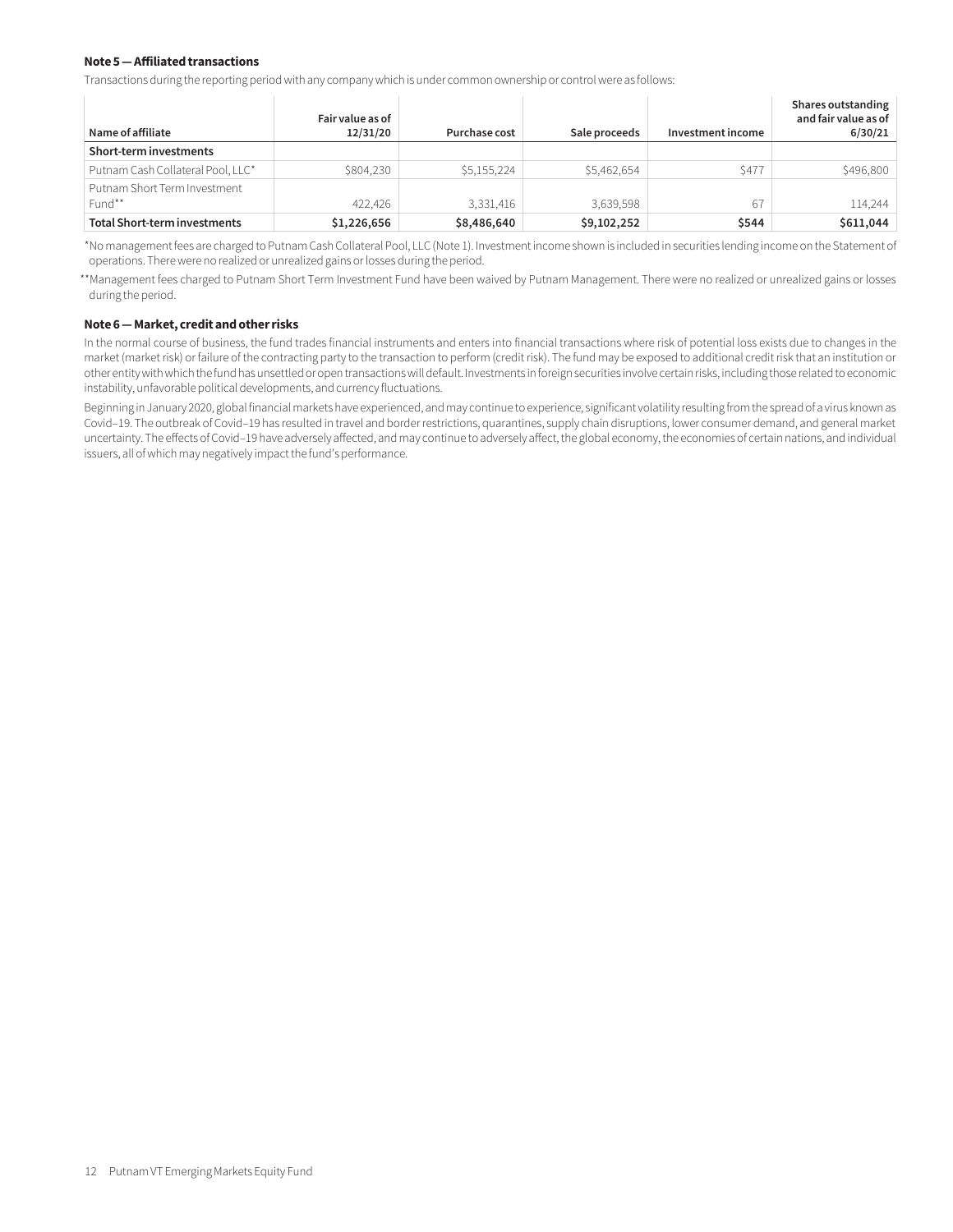# **Trustee approval of management contract**

#### **General conclusions**

The Board of Trustees of The Putnam Funds oversees the management of each fund and, as required by law, determines annually whether to approve the continuance of your fund's management contract with Putnam Investment Management, LLC ("Putnam Management"), the sub-management contract with respect to your fund between Putnam Management and its affiliate, Putnam Investments Limited ("PIL"), and the sub-advisory contract among Putnam Management, PIL, and another affiliate, The Putnam Advisory Company ("PAC"). The Board, with the assistance of its Contract Committee, requests and evaluates all information it deems reasonably necessary under the circumstances in connection with its annual contract review. The Contract Committee consists solely of Trustees who are not "interested persons" (as this term is defined in the Investment Company Act of 1940, as amended (the "1940 Act")) of The Putnam Funds ("Independent Trustees").

At the outset of the review process, members of the Board's independent staff and independent legal counsel considered any possible changes to the annual contract review materials furnished to the Contract Committee during the course of the previous year's review and, as applicable, identified those changes to Putnam Management. Following these discussions and in consultation with the Contract Committee, the Independent Trustees' independent legal counsel requested that Putnam Management and its affiliates furnish specified information, together with any additional information that Putnam Management considered relevant, to the Contract Committee. Over the course of several months ending in June 2021, the Contract Committee met on a number of occasions with representatives of Putnam Management, and separately in executive session, to consider the information that Putnam Management provided. Throughout this process, the Contract Committee was assisted by the members of the Board's independent staff and by independent legal counsel for The Putnam Funds and the Independent Trustees.

In May 2021, the Contract Committee met in executive session to discuss and consider its recommendations with respect to the continuance of the contracts. At the Trustees' June 2021 meeting, the Contract Committee met in executive session with the other Independent Trustees to review a summary of the key financial, performance and other data that the Contract Committee considered in the course of its review. The Contract Committee then presented its written report, which summarized the key factors that the Committee had considered and set forth its recommendations. The Contract Committee recommended, and the Independent Trustees approved, the continuance of your fund's management, submanagement and sub-advisory contracts, effective July 1, 2021. (Because PIL and PAC are affiliates of Putnam Management and Putnam Management remains fully responsible for all services provided by PIL and PAC, the Trustees have not attempted to evaluate PIL or PAC as separate entities, and all subsequent references to Putnam Management below should be deemed to include reference to PIL and PAC as necessary or appropriate in the context.)

The Independent Trustees' approval was based on the following conclusions:

• That the fee schedule in effect for your fund represented reasonable compensation in light of the nature and quality of the services being provided to the fund, the fees paid by competitive funds, the costs incurred by Putnam Management in providing services to the fund, and the application of certain reductions and waivers noted below; and

• That the fee schedule in effect for your fund represented an appropriate sharing between fund shareholders and Putnam Management of any economies of scale as may exist in the management of the fund at current asset levels.

These conclusions were based on a comprehensive consideration of all information provided to the Trustees and were not the result of any single factor. Some of the factors that figured particularly in the Trustees' deliberations and how the Trustees considered these factors are described below, although individual Trustees may have evaluated the information presented differently, giving different weights to various factors. It is also important to recognize that the management arrangements for your fund and the other Putnam funds are the result of many years of review and discussion between the Independent Trustees and Putnam Management, that some aspects of the arrangements may receive greater scrutiny in some years than others, and that the Trustees' conclusions may be based, in part, on their consideration of fee arrangements in previous years. For example, with certain exceptions primarily involving newly launched or repositioned funds, the current fee arrangements under the vast majority of the funds' management contracts were first implemented at the beginning of 2010 following extensive review by the Contract Committee and discussions with representatives of Putnam Management, as well as approval by shareholders.

#### **Management fee schedules and total expenses**

The Trustees reviewed the management fee schedules in effect for all Putnam funds, including fee levels and breakpoints. Under its management contract, your fund has the benefit of breakpoints in its management fee schedule that provide shareholders with reduced fee levels as assets under management in the Putnam family of funds increase. The Trustees also reviewed the total expenses of each Putnam fund, recognizing that in most cases management fees represented the major, but not the sole, determinant of total costs to fund shareholders. (Two funds have implemented so-called "all-in" management fees covering substantially all routine fund operating costs.)

In reviewing fees and expenses, the Trustees generally focus their attention on material changes in circumstances — for example, changes in assets under management, changes in a fund's investment strategy, changes in Putnam Management's operating costs or profitability, or changes in competitive practices in the mutual fund industry — that suggest that consideration of fee changes might be warranted. The Trustees concluded that the circumstances did not indicate that changes to the management fee schedule for your fund would be appropriate at this time.

As in the past, the Trustees also focused on the competitiveness of each fund's total expense ratio. In order to support the effort to have fund expenses meet competitive standards, the Trustees and Putnam Management and the funds' investor servicing agent, Putnam Investor Services, Inc. ("PSERV"), have implemented expense limitations that were in effect during your fund's fiscal year ending in 2020. These expense limitations were: (i) a contractual expense limitation applicable to specified openend funds, including your fund, of 25 basis points on investor servicing fees and expenses and (ii) a contractual expense limitation applicable to specified open-end funds, including your fund, of 20 basis points on so-called "other expenses" (i.e., all expenses exclusive of management fees, distribution fees, investor servicing fees, investment-related expenses, interest, taxes, brokerage commissions, acquired fund fees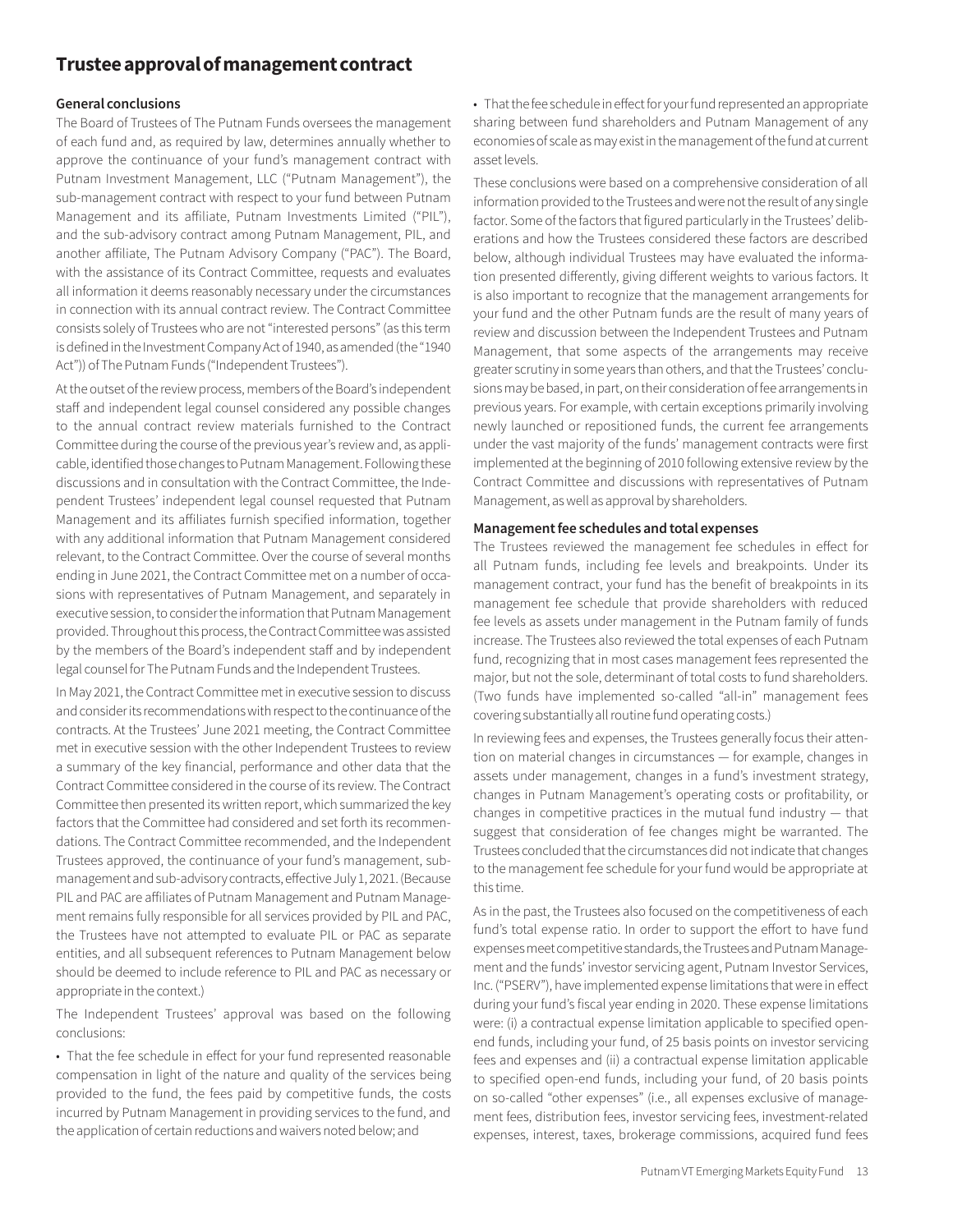and expenses and extraordinary expenses). These expense limitations attempt to maintain competitive expense levels for the funds. Most funds had sufficiently low expenses that these expense limitations were not operative during their fiscal years ending in 2020. However, in the case of your fund, the second expense limitation applied during its fiscal year ending in 2020. Putnam Management and PSERV have agreed to maintain these expense limitations until at least April 30, 2023. In addition, Putnam Management contractually agreed to waive fees and/or reimburse expenses of your fund to the extent that expenses of the fund (excluding payments under the fund's distribution plans, brokerage, interest, taxes, investment-related expenses, extraordinary expenses, and acquired fund fees and expenses) would exceed an annual rate of 1.09% of its average net assets through at least April 30, 2023. During its fiscal year ending in 2020, your fund's expenses were reduced as a result of this expense limitation. The support of Putnam Management and PSERV for these expense limitation arrangements was an important factor in the Trustees' decision to approve the continuance of your fund's management, sub-management and sub-advisory contracts.

The Trustees reviewed comparative fee and expense information for a custom group of competitive funds selected by Broadridge Financial Solutions, Inc. ("Broadridge"). This comparative information included your fund's percentile ranking for effective management fees and total expenses (excluding any applicable 12b-1 fees), which provides a general indication of your fund's relative standing. In the custom peer group, your fund ranked in the first quintile in effective management fees (determined for your fund and the other funds in the custom peer group based on fund asset size and the applicable contractual management fee schedule) and in the first quintile in total expenses (excluding any applicable 12b-1 fees) as of December 31, 2020. The first quintile represents the least expensive funds and the fifth quintile the most expensive funds. The fee and expense data reported by Broadridge as of December 31, 2020 reflected the most recent fiscal year-end data available in Broadridge's database at that time.

In connection with their review of fund management fees and total expenses, the Trustees also reviewed the costs of the services provided and the profits realized by Putnam Management and its affiliates from their contractual relationships with the funds. This information included trends in revenues, expenses and profitability of Putnam Management and its affiliates relating to the investment management, investor servicing and distribution services provided to the funds. In this regard, the Trustees also reviewed an analysis of the revenues, expenses and profitability of Putnam Management and its affiliates, allocated on a fund-by-fund basis, with respect to the funds' management, distribution, and investor servicing contracts. For each fund, the analysis presented information about revenues, expenses and profitability for each of the agreements separately and for the agreements taken together on a combined basis. The Trustees concluded that, at current asset levels, the fee schedules in place for the Putnam funds, including the fee schedule for your fund, represented reasonable compensation for the services being provided and represented an appropriate sharing between fund shareholders and Putnam Management of any economies of scale as may exist in the management of the Putnam funds at that time.

The information examined by the Trustees in connection with their annual contract review for the Putnam funds included information regarding services provided and fees charged by Putnam Management and its affiliates to other clients, including defined benefit pension and profit-sharing plans, sub-advised mutual funds, private funds sponsored by affiliates of Putnam Management, model-only separately managed

accounts and Putnam Management's newly launched exchange-traded funds. This information included, in cases where a product's investment strategy corresponds with a fund's strategy, comparisons of those fees with fees charged to the Putnam funds, as well as an assessment of the differences in the services provided to these clients as compared to the services provided to the Putnam funds. The Trustees observed that the differences in fee rates between these clients and the Putnam funds are by no means uniform when examined by individual asset sectors, suggesting that differences in the pricing of investment management services to these types of clients may reflect, among other things, historical competitive forces operating in separate marketplaces. The Trustees considered the fact that in many cases fee rates across different asset classes are higher on average for mutual funds than for other clients, and the Trustees also considered the differences between the services that Putnam Management provides to the Putnam funds and those that it provides to its other clients. The Trustees did not rely on these comparisons to any significant extent in concluding that the management fees paid by your fund are reasonable.

#### **Investment performance**

The quality of the investment process provided by Putnam Management represented a major factor in the Trustees' evaluation of the quality of services provided by Putnam Management under your fund's management contract. The Trustees were assisted in their review of Putnam Management's investment process and performance by the work of the investment oversight committees of the Trustees and the full Board of Trustees, which meet on a regular basis with individual portfolio managers and with senior management of Putnam Management's Investment Division throughout the year. The Trustees concluded that Putnam Management generally provides a high-quality investment process — based on the experience and skills of the individuals assigned to the management of fund portfolios, the resources made available to them, and in general Putnam Management's ability to attract and retain high-quality personnel — but also recognized that this does not guarantee favorable investment results for every fund in every time period.

The Trustees considered that, in the aggregate, The Putnam Funds generally performed well in 2020, which Putnam Management characterized as a challenging year with significant volatility and varied market dynamics. On an asset-weighted basis, the Putnam funds ranked in the second quartile of their peers as determined by Lipper Inc. ("Lipper") for the year ended December 31, 2020 and, on an asset-weighted-basis, delivered a gross return that was 2.3% ahead of their benchmarks in 2020. In addition to the performance of the individual Putnam funds, the Trustees considered, as they had in prior years, the performance of The Putnam Fund complex versus competitor fund complexes. In this regard, the Trustees observed that The Putnam Funds' relative performance, as reported in the Barron's/Lipper Fund Families survey, continued to be exceptionally strong over the long term, with The Putnam Funds ranking as the 3rd best performing mutual fund complex out of 44 complexes for the ten-year period, with 2020 marking the fourth consecutive year that The Putnam Funds have ranked in the top ten fund complexes for the ten-year period. The Trustees noted that The Putnam Funds' performance was solid over the one- and five-year periods, with The Putnam Funds ranking 22nd out of 53 complexes and 14th out of 50 complexes, respectively. In addition to the Barron's/Lipper Fund Families Survey, the Trustees also considered the funds' ratings assigned by Morningstar Inc., noting that 26 of the funds were four- or five-star rated at the end of 2020 (representing an increase of four funds year-over-year) and that this included seven funds that had achieved a five-star rating (representing an increase of two funds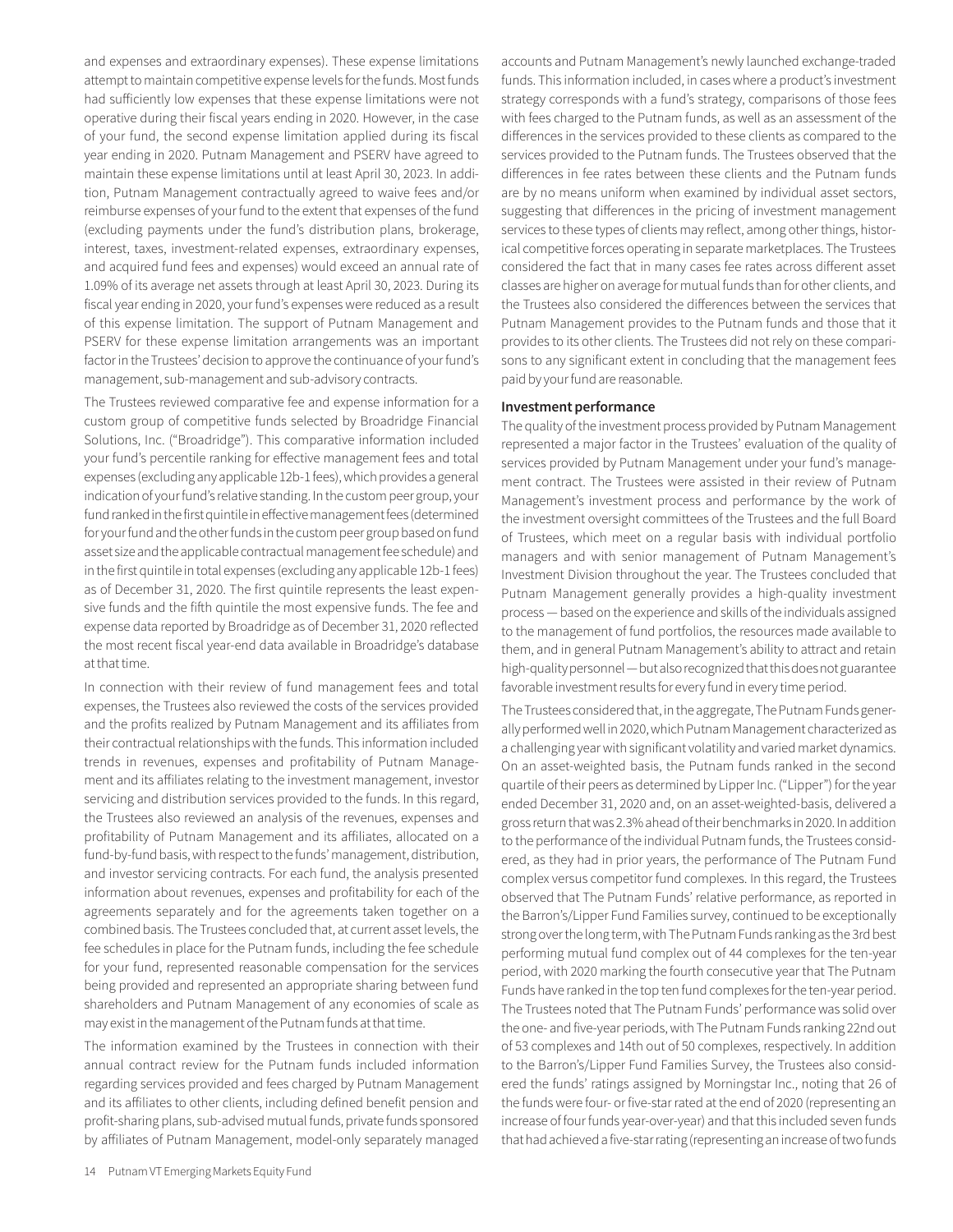year-over-year). They also noted, however, the disappointing investment performance of some funds for periods ended December 31, 2020 and considered information provided by Putnam Management regarding the factors contributing to the underperformance and actions being taken to improve the performance of these particular funds. The Trustees indicated their intention to continue to monitor closely the performance of those funds and evaluate whether additional actions to address areas of underperformance may be warranted.

For purposes of the Trustees' evaluation of the Putnam funds' investment performance, the Trustees generally focus on a competitive industry ranking of each fund's total net return over a one-year, three-year and five-year period. For a number of Putnam funds with relatively unique investment mandates for which Putnam Management informed the Trustees that meaningful competitive performance rankings are not considered to be available, the Trustees evaluated performance based on their total gross and net returns and comparisons of those returns to the returns of selected investment benchmarks. In the case of your fund, the Trustees considered that its class IA share cumulative total return performance at net asset value was in the following quartiles of its Lipper peer group (Lipper VP (Underlying Funds) — Emerging Markets Funds) for the one-year, three-year and five-year periods ended December 31, 2020 (the first quartile representing the best-performing funds and the fourth quartile the worst-performing funds):

| One-year period | Three-year period | Five-year period |
|-----------------|-------------------|------------------|
|                 |                   |                  |

Over the one-year, three-year and five-year periods ended December 31, 2020, there were 77, 70 and 66 funds, respectively, in your fund's Lipper peer group. (When considering performance information, shareholders should be mindful that past performance is not a guarantee of future results.)

The Trustees expressed concern about your fund's fourth quartile performance over the five-year period ended December 31, 2020. The Trustees considered Putnam Management's continued efforts to support fund performance through certain initiatives, including structuring compensation for portfolio managers to enhance accountability for fund performance, emphasizing accountability in the portfolio management process, and affirming its commitment to a fundamental-driven approach to investing. The Trustees noted further that Putnam Management had made selective hires and internal promotions in 2020 to strengthen its investment team.

As a general matter, the Trustees believe that cooperative efforts between the Trustees and Putnam Management represent the most effective way to address investment performance concerns that may arise from time to time. The Trustees noted that investors in the Putnam funds have, in effect, placed their trust in the Putnam organization, under the oversight of the funds' Trustees, to make appropriate decisions regarding the management of the funds. The Trustees also considered that Putnam Management has made changes in light of subpar investment performance when warranted. Based on Putnam Management's willingness to take appropriate measures to address fund performance issues, the Trustees concluded that it continued to be advisable to seek change within Putnam Management to address performance shortcomings. In the Trustees' view, the alternative of engaging a new investment adviser for an underperforming fund, with all the attendant risks and disruptions, would not likely provide any greater assurance of improved investment performance.

#### **Brokerage and soft-dollar allocations; investor servicing**

The Trustees considered various potential benefits that Putnam Management may receive in connection with the services it provides under the management contract with your fund. These include benefits related to brokerage allocation and the use of soft dollars, whereby a portion of the commissions paid by a fund for brokerage may be used to acquire research services that are expected to be useful to Putnam Management in managing the assets of the fund and of other clients. Subject to policies established by the Trustees, soft dollars generated by these means are used predominantly to acquire brokerage and research services (including third-party research and market data) that enhance Putnam Management's investment capabilities and supplement Putnam Management's internal research efforts. The Trustees indicated their continued intent to monitor regulatory and industry developments in this area with the assistance of their Brokerage Committee. In addition, with the assistance of their Brokerage Committee, the Trustees indicated their continued intent to monitor the allocation of the Putnam funds' brokerage in order to ensure that the principle of seeking best price and execution remains paramount in the portfolio trading process.

Putnam Management may also receive benefits from payments that the funds make to Putnam Management's affiliates for investor or distribution services. In conjunction with the annual review of your fund's management, sub-management and sub-advisory contracts, the Trustees reviewed your fund's investor servicing agreement with PSERV and its distributor's contract and distribution plans with Putnam Retail Management Limited Partnership ("PRM"), both of which are affiliates of Putnam Management. The Trustees concluded that the fees payable by the funds to PSERV and PRM, as applicable, for such services are fair and reasonable in relation to the nature and quality of such services, the fees paid by competitive funds, and the costs incurred by PSERV and PRM, as applicable, in providing such services. Furthermore, the Trustees were of the view that the investor services provided by PSERV were required for the operation of the funds, and that they were of a quality at least equal to those provided by other providers.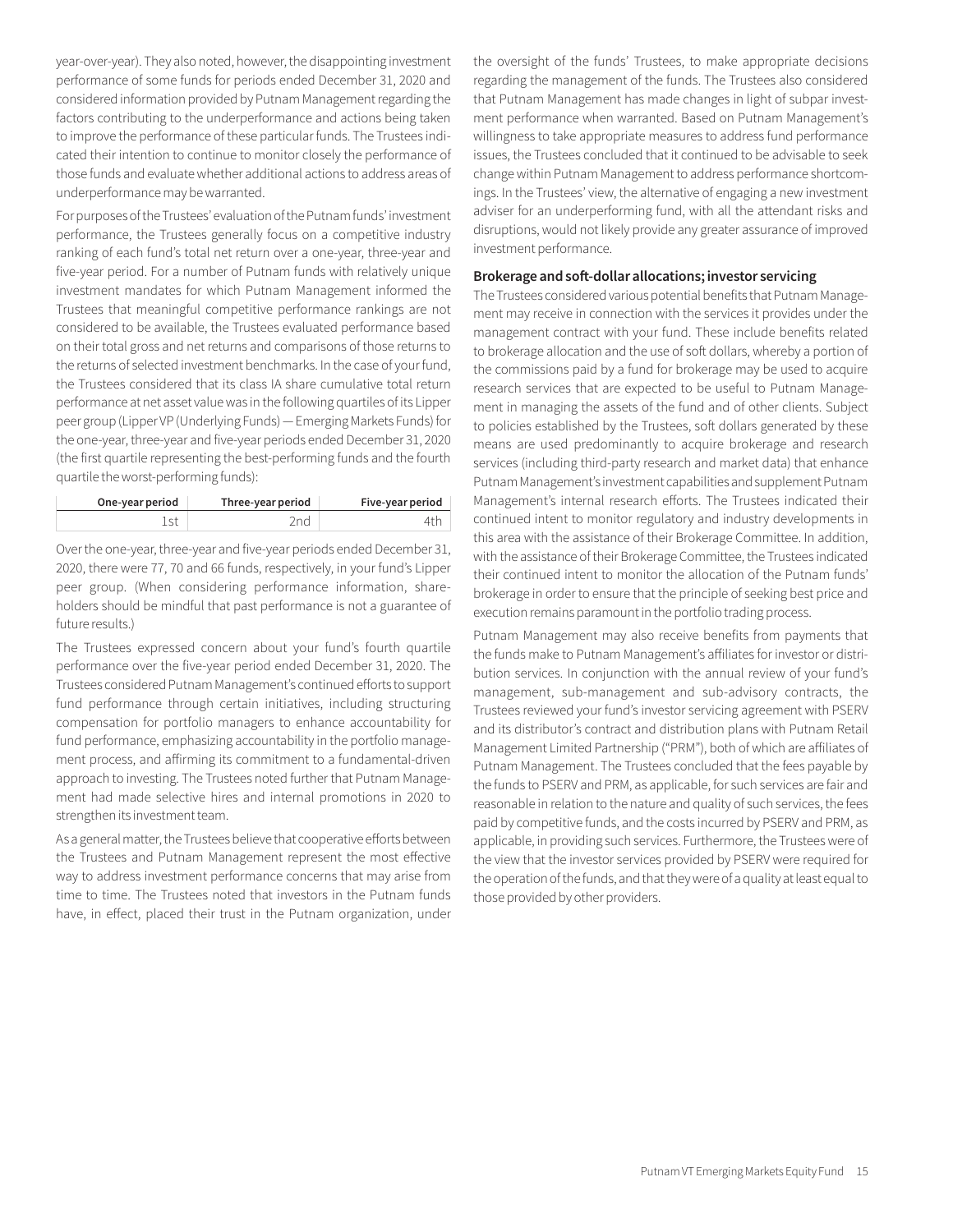This page intentionally left blank.